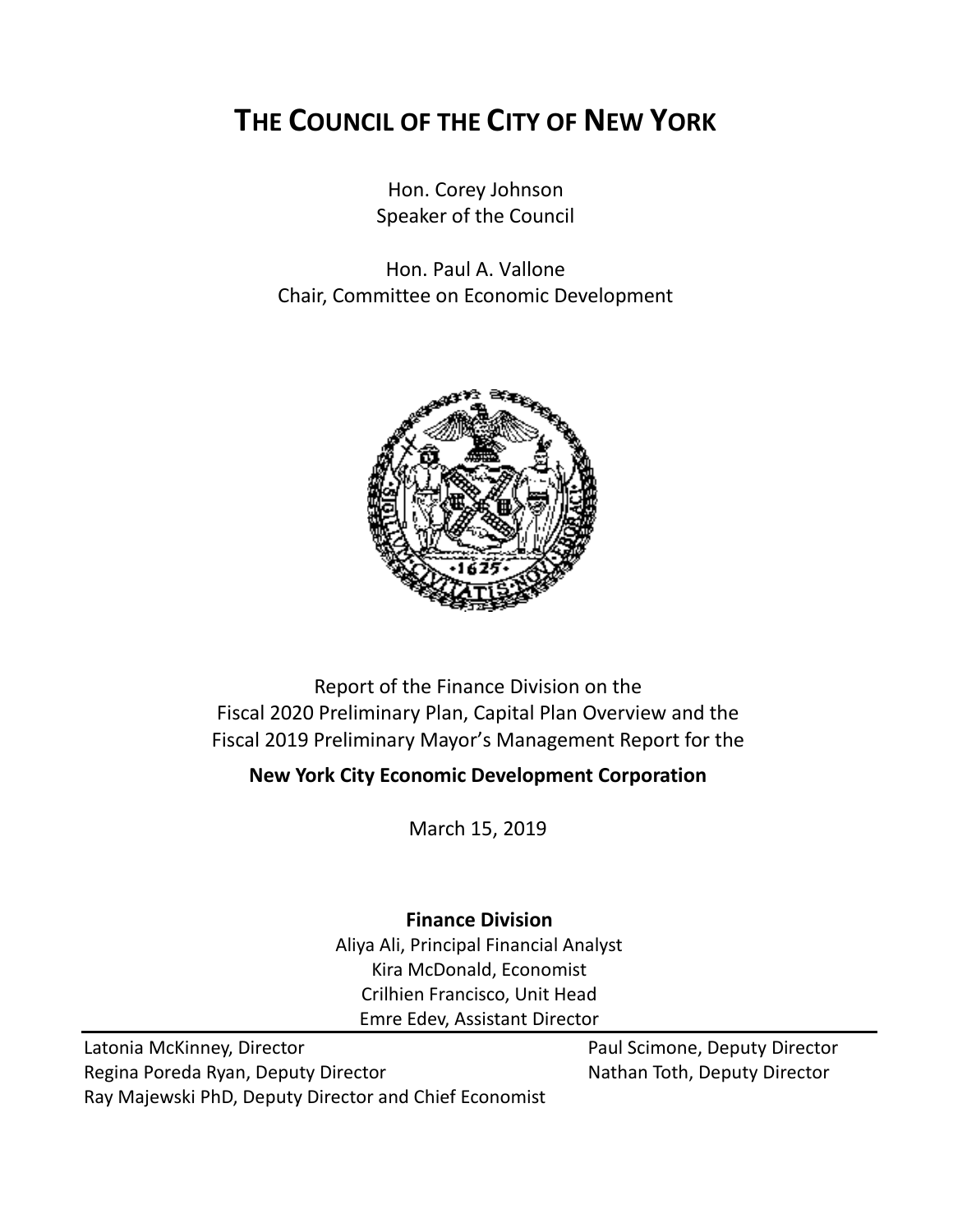# **Table of Contents**

| C: All New Investment Projects in Fiscal 2018, with Council District and Industry  23 |  |
|---------------------------------------------------------------------------------------|--|
|                                                                                       |  |
| E: Percent of Investment Projects that Provide Health Benefits, Fiscal 2012 - 2018 24 |  |
| F: Percent of Employees of Investment Projects Living in NYC, Fiscal 2012 - 2018 25   |  |
|                                                                                       |  |
|                                                                                       |  |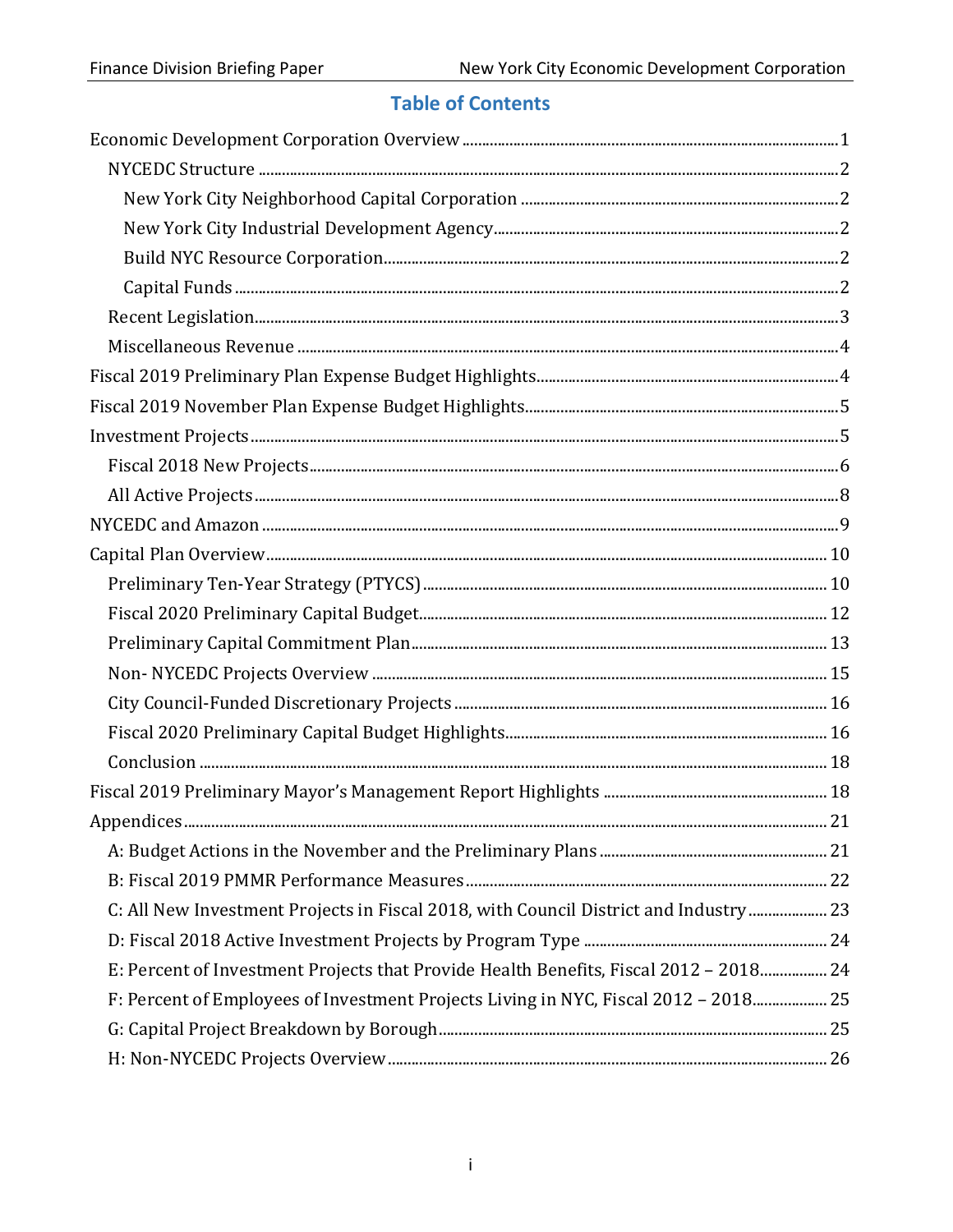# <span id="page-2-0"></span>**Economic Development Corporation Overview**

New York City Economic Development Corporation (NYCEDC) is charged with leveraging the City's assets to drive growth, create jobs, and improve quality of life.



#### **The New York City Economic Development Corporation**

- Implements policy and programmatic initiatives that address current issues faced by each industry and promote good jobs, entrepreneurship, and economic diversification across the five boroughs;
- Provides urban planning, site cleanup expertise, interagency effort coordination on area-wide initiatives and maritime support;
- Manages approximately 200 City-owned real estate properties which totals about 60 million square feet of real estate as well as non-traditional assets across all five boroughs of New York City;
- Provides project management and analysis for real estate sales, funding agreements, deed modifications, developer submissions, planning projects and more;
- Provides discretionary financial assistance to private businesses and non-profits chosen to support investment, job creation, and growth;
- Provides the physical infrastructure, facilities, and amenities that strengthen the City's competitive position and facilitates investments that build capacity within the City; and
- Works with private organizations that are awarded City funds by elected officials. NYCEDC administers the payment of these funds, which must be used to help underwrite the costs of capital projects that provide the City with a public benefit.

1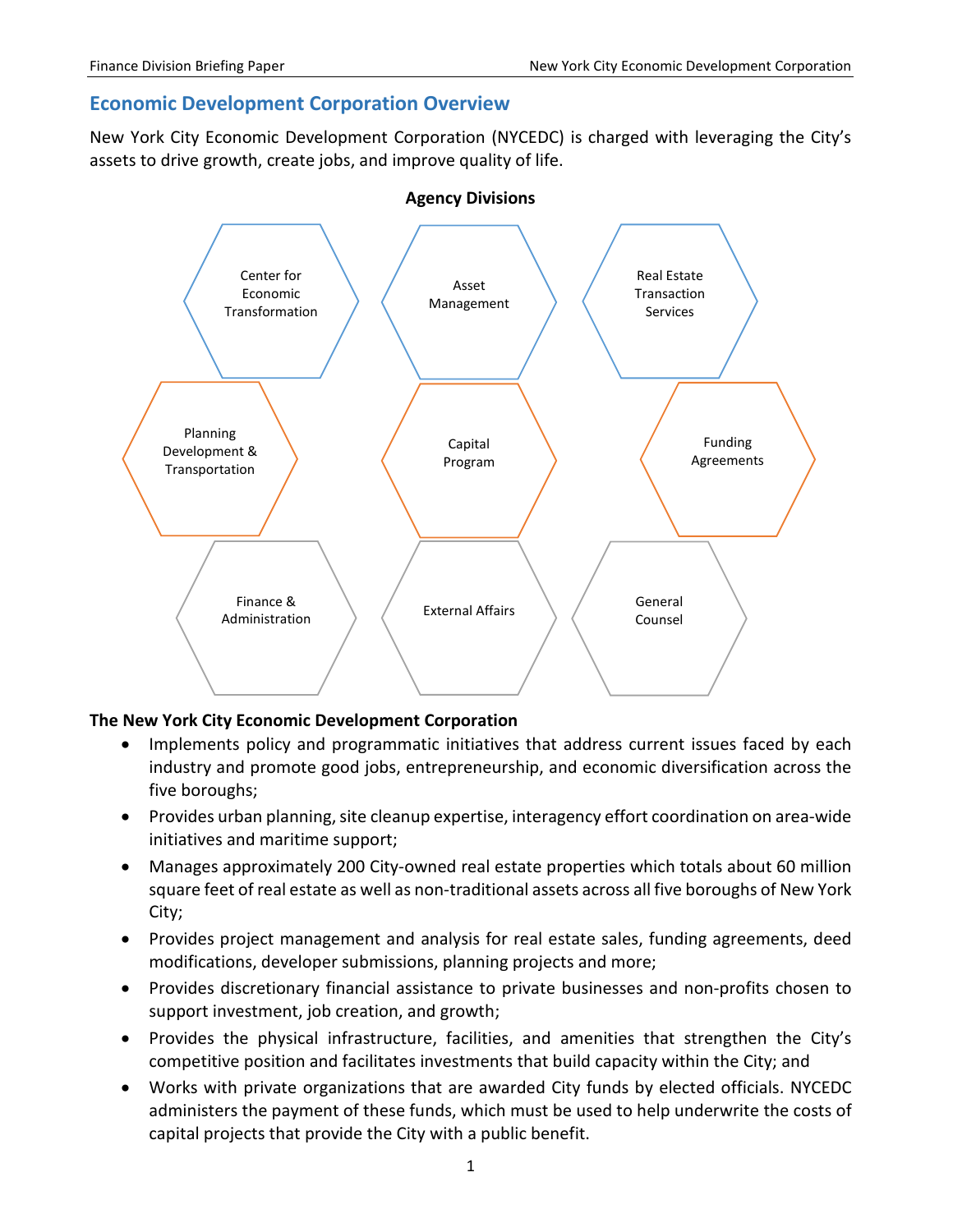#### <span id="page-3-0"></span>**NYCEDC Structure**

NYCEDC's capital structure is unique and quite different from the other city agencies. This report provides a review of NYCEDC's Preliminary Budget for Fiscal 2020, which includes significant highlights of the \$4.2 billion Capital Plan for Fiscal 2019-2023. The report also presents a handful of key budget actions from the November and Preliminary Plans, as well as highlights from the Fiscal 2019 Preliminary Mayor's Management Report (PMMR). Appendices are included to show all of the budget actions in the November and Preliminary Plans, the Fiscal 2019 PMMR, capital projects broken down by borough, Non-NYCEDC project overviews and the performance highlights.

Much of NYCEDC's budget is funded with capital dollars. A portion of the Department of Small Business Service's (SBS) Expense Budget goes to NYCEDC, funding non-capital related expenses, which are typically programs that NYCEDC executes on behalf of other agencies. It should be noted, however, that these funds do not cover NYCEDC's operating expenses. NYCEDC is a self-sustaining non-profit organization that was created to drive and shape New York's economic growth. It uses City resources to create a bridge between City agencies, private businesses and local communities.

NYCEDC currently owns and operates 66 million square feet of real estate. In addition to the 523 NYCEDC projects, NYCEDC is also managing 1,067 capital projects for other agencies. The Preliminary Capital Plan includes 130 Council projects with a total value of \$84.9 million. Because of its unique structure, NYCEDC uses its revenue to make both fiscal contributions to the City and long-term strategic investments.

#### <span id="page-3-1"></span>**New York City Neighborhood Capital Corporation**

The NYC Neighborhood Capital Corporation is a community development entity administered by NYCEDC that is leveraging a \$55 million New Market Tax Credits allocation to support health centers, community facilities, grocery stores and industrial projects in low-income communities.

#### <span id="page-3-2"></span>**New York City Industrial Development Agency**

NYCEDC also administers the New York City Industrial Development Agency (NYCIDA), a public benefit corporation that assists companies coming to or relocating within New York City to expand their operations here. NYCIDA contracts with NYCEDC for staffing and administrative services.

NYCEDC markets NYCIDA programs through a variety of initiatives, including providing a detailed description of NYCIDA services on its website, direct mailings, and informational seminars, often in partnership with local development corporations located citywide.

NYCIDA does not provide loans or grants, but instead acts as a conduit organization for financing in the bond market and it conveys certain tax reductions. Financial incentives granted by NYCIDA to businesses located in the City are discussed in the Investment Projects section of this report.

#### <span id="page-3-3"></span>**Build NYC Resource Corporation**

NYCEDC also administers Build NYC Resource Corporation (Build NYC), a local development corporation incorporated under the New York Not-for-Profit Corporation Law. Build NYC assists 501(c)(3) non-profits and other exempt facilities operators in accessing capital through tax-exempt and taxable bond financing. Assistance granted from BuildNYC is also discussed in the Investment Projects section of this report.

#### <span id="page-3-4"></span>**Capital Funds**

NYCEDC has several funds in its Capital Plan that total over \$1 billion for Fiscal 2019-2028. These funds will be used in the future for various projects based on City priorities. As the recipients of these funds are decided later, the City Council is not always aware of all the projects when the budget is adopted.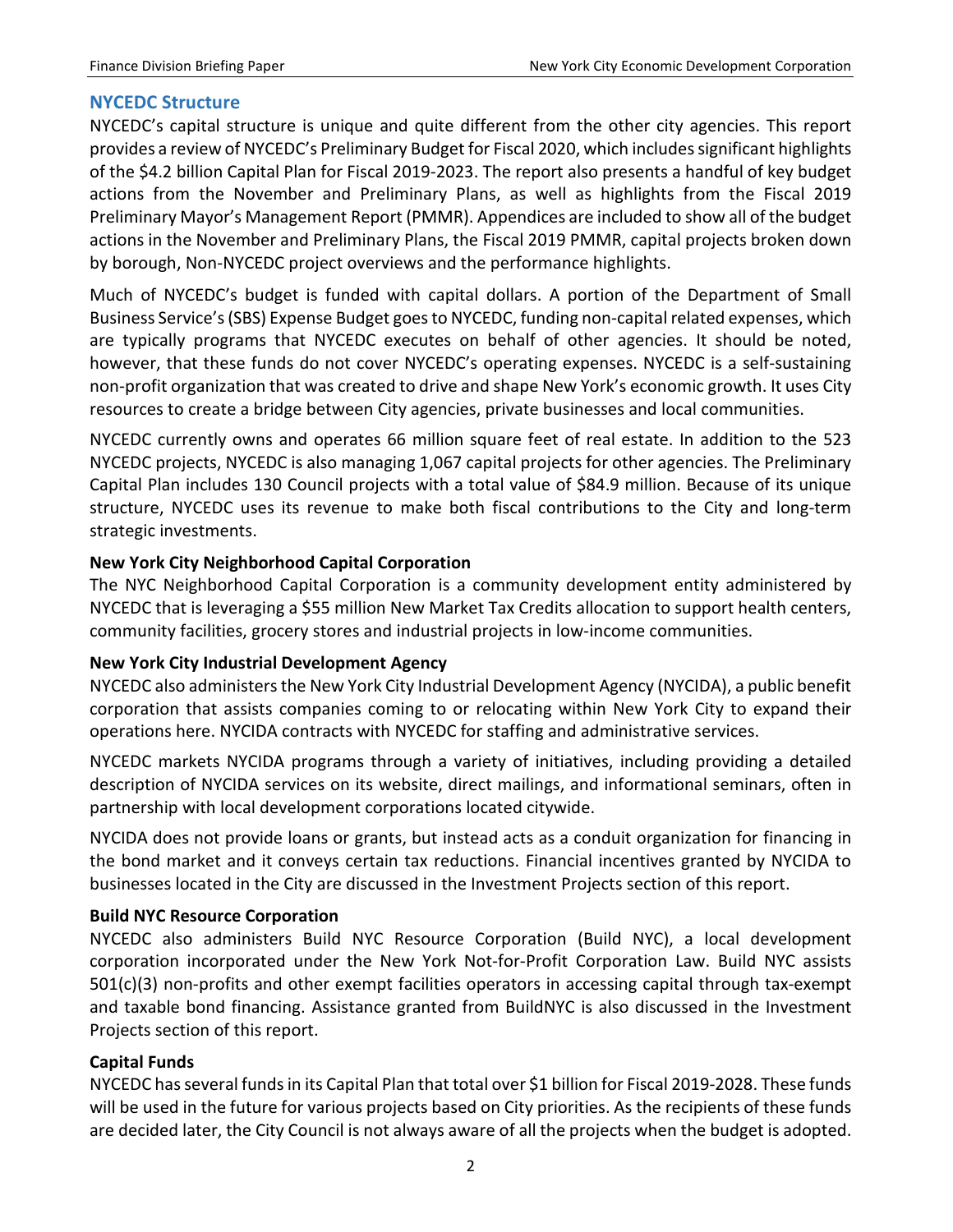- **The Neighborhood Fund**, which totals \$330.2 million in Fiscal 2019-2028, supports capital investments where the City is pursuing a rezoning. The type of work funded includes: pedestrian plazas, streets, playgrounds, parks and pre-development costs. Commitments and expenditures happen alongside the rezoning efforts.
- **The Housing Fund**, which totals \$362 million in Fiscal 2019-2028, is dedicated to the infrastructure investments required for potential housing sites to be viable for new development. Housing New York set the goal of 80,000 new-construction affordable housing units over ten years, and new production will come from various sources including current and projected City pipelines, as-of-right development, and existing and new Inclusionary Housing areas. Many publicly-owned sites will require new infrastructure investment before development can occur, from physical infrastructure like streets and sewers, to site preparation like remediation or site elevation.
- **The Industrial Fund**, which totals \$31 million in Fiscal 2019- 2028, was created in order to help stimulate and subsidize the creation of new, high-impact industrial real estate. The Industrial Developer Fund provides qualified real estate developers with gap-financing assistance. These public funds are intended to leverage owner equity so that the project merits traditional bank and senior lender financing provided under the Fund structure. Qualified projects seeking fund support will be considered when high impact projects are unable to move forward due to funding gaps. Projects must create long-term industrial real estate property and demonstrate creation of quality, permanent industrial jobs.
- **The Waterfront Improvement Fund**, which totals \$148.8 million in Fiscal 2019- 2028, is used to perform capitally eligible waterfront improvements necessary to keep city-owned property in a state of good repair such as substructure and structural repairs to properties Citywide. The NYCEDC identifies the needs by performing inspections and submits them in the form of a ten-year plan to the Office of Management and Budget (OMB). Priority is given to improvements required to life safety systems, lease obligations, preventative measures, and quality of life.
- **The Asset Management Fund**, which totals \$92.1 million in Fiscal 2019- 2028, is used to perform capitally eligible waterfront improvements necessary to keep city-owned property in a state of good repair such as substructure and structural repairs to properties citywide. The NYCEDC identifies the needs by performing inspections and submits them in the form of a tenyear plan to OMB. Priority is given to improvements required to life safety systems, lease obligations, preventative measures, and quality of life.
- **The Acquisition Fund**, which totals \$56.5 million for Fiscal 2019-2028, is for future land acquisitions to assist in the implementation of City policy priorities. The focus will be on areas that are traditionally underserved or under-invested in order to help stabilize communities through affordable housing development and catalyze future economic growth.

# <span id="page-4-0"></span>**Recent Legislation**

To improve transparency of NYCEDC, the City Council passed several legislation in December 2017 that expands the Council's oversight. Local Law 220 of 2017 mandates that the NYCEDC provide fiscal impact statements and job creation estimates for all of their projects that receive financial assistance. Local Law 221 of 2017 requires the NYCEDC to provide details of efforts to recover funds from NYCEDC-contracted entities that are failing to meet project goals. Finally, Local Law 222 of 2017 requires that NYCEDC submit a project description and budget for covered economic projects to the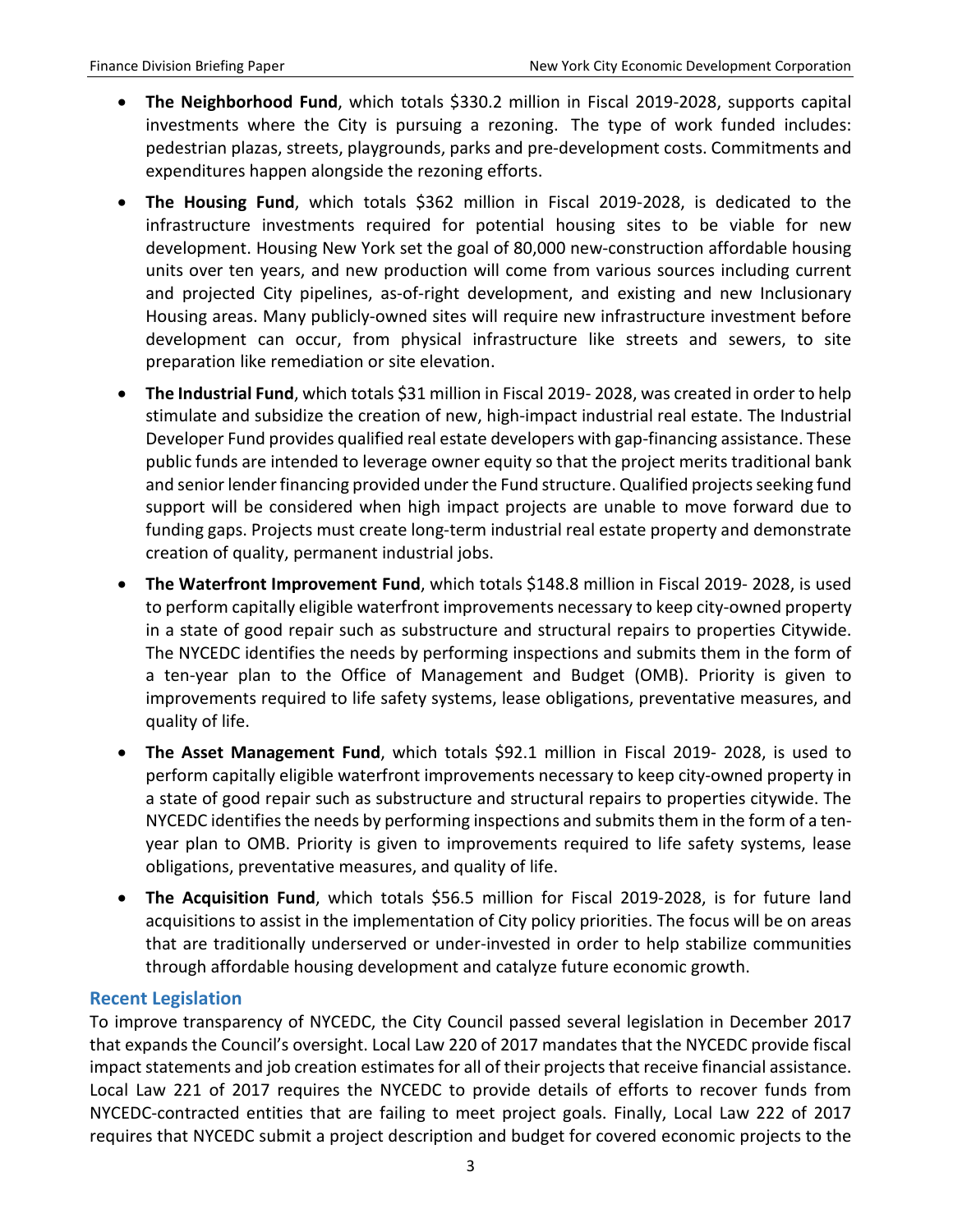City Council Speaker for review and comment at least 30 days before holding a public hearing on the project or, for projects which do not require a public hearing, before the project agreement is executed.

Additionally, there are several bills that the Committee is working on that will also improve transparency of NYCEDC and expand the Council's oversight. [Int. No. 1276-2018,](https://legistar.council.nyc.gov/LegislationDetail.aspx?ID=3763668&GUID=F95CEA53-F549-4A33-BF2F-790EA109B1B9&Options=Advanced&Search=) which is a local law to amend the administrative code of the city of New York, in relation to the creation of a tourism economy dashboard; and [Int. No. 0852-2018,](https://legistar.council.nyc.gov/LegislationDetail.aspx?ID=3473591&GUID=62488421-C5F1-449C-AFFD-A210DFCCD683&Options=Advanced&Search=) which is a local law to amend the New York City charter, in relation to an annual helicopter sightseeing plan. Lastly, the Committee adopted Res. No. 178-A, which is a resolution calling on the Federal Aviation Administration to amend the North Shore helicopter route to extend further west to cover Northeast Queens

#### <span id="page-5-0"></span>**Miscellaneous Revenue**

NYCEDC collects revenue from the issuance of permits, the charge for service of energy cost-savings fees, the sale of assets, and rental income from a number of sources. Beginning with Fiscal 2017, NYCEDC retained \$16.7 million annually of this revenue (Maritime Contract Payment) as part of its terms for operating the Citywide Ferry Service (CFS). NYCEDC will be responsible for all operating costs related to CFS. To assist with this cost, the City has decreased the number of annual payments NYCEDC has traditionally made to the City.

# <span id="page-5-1"></span>**Fiscal 2019 Preliminary Plan Expense Budget Highlights**

A portion of the Department of Small Business Services' Fiscal 2020 Preliminary Budget represents funds for NYCEDC, whose non-capital related expenses flow through the budget of SBS. Highlights of these key actions for NYCEDC are described below. Appendix A lists all the budget actions in the Fiscal 2020 Preliminary and Fiscal 2019 November Plan including those highlighted here.

- **OneNYC Transfer.** The Fiscal 2020 Preliminary Plan includes a transfer of \$1.2 million in Fiscal 2019 from the Department of Environmental Protection (DEP) to NYCEDC for a long term plan that considers population projections, housing, air quality, coastal protections, and other sustainability and resiliency factors in New York City.
- **Housing Recovery.** The Fiscal 2020 Preliminary Plan includes \$2.6 million in Fiscal 2019 in Community Development Block Grant-Disaster Recovery (CDBG-DR) funding for Housing Recovery.
- **Hunts Point Funding.** The Fiscal 2020 Preliminary Plan includes \$600,000 in Fiscal 2019 and \$146,914 in Fiscal 2020 for resiliency projects at Hunts Point.
- **Office of Environmental Remediation (OER) Savings.** The Fiscal 2020 Preliminary Plan includes \$55,445 in Fiscal 2019 and \$40,440 in Fiscal 2020 as a result of unclaimed grant funds from a few projects enrolled in the City's Voluntary Cleanup Program with the Office of Environmental Remediation.
- **Raise Shoreline.** The Fiscal 2020 Preliminary Plan includes \$1.3 million in Fiscal 2019 and \$120,397 in Fiscal 2020 in Community Development Block Grant – Disaster Recovery (CDBG-DR) funding for shoreline infrastructure projects. Funds will be used to raise shorelines throughout the City.
- **Resiliency Innovations for a Stronger Economy (RISE) Funding.** The Fiscal 2020 Preliminary Plan includes \$4.5 million in Fiscal 2019 and \$1.5 million in Fiscal 2020 in CDBG-DR funding for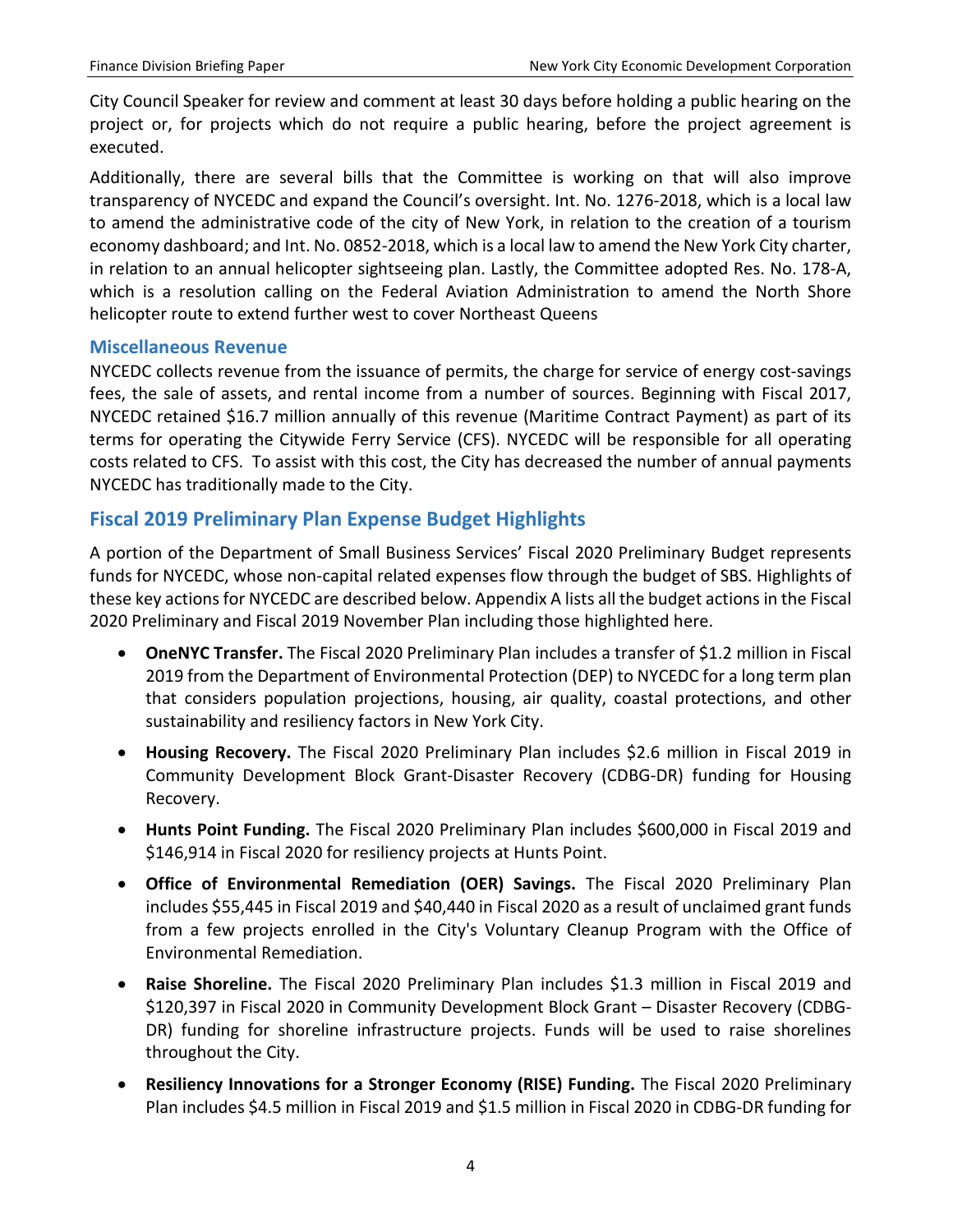RISE NYC. Funds will be used for various technology projects to assist small businesses in adapting and mitigating the impacts of climate change.

# <span id="page-6-0"></span>**Fiscal 2019 November Plan Expense Budget Highlights**

- **East 125th Acquisition.** The Fiscal 2019 November Plan includes \$8.6 million in Fiscal 2019 for acquisitions at East 125<sup>th</sup>.
- **Flood Protection Measure Initiative.** The Fiscal 2019 November Plan includes \$1.5 million in Fiscal 2019 for a City-wide Interim flood protection measures initiative, which will evaluate vulnerable sites to implement hurricane protection and coastal flooding mitigation along or near the shoreline.
- **Early Learn Service Integration Project.** The Fiscal 2019 November Plan includes \$2.3 million in Fiscal 2019 for the Early Learn Service integration project with the Department of Education (DOE). The funding is for consultant support to transition the Early Learn program which is a contracted system of child care services from the Administration of Children's Services (ACS) to DOE.
- **Public Health Lab Project.** The Fiscal 2019 November Plan includes \$150,000 in Fiscal 2019 for the environmental review of the Public Health Lab project. The funding will be used for the environmental review of the Public Health Laboratory, which NYCEDC is managing for the Department of Health and Mental Hygiene (DOHMH).
- **NYC Media Lab Combine.** This Fiscal 2019 November Plan includes \$500,000 in Fiscal 2019 to support the development of the NYC Media Lab Combine. The NYC Media Lab Combine is a media and communications technology program that matches new technologies emerging in university labs with programs and resources to commercialize them.
- **MiNY Media Center+ Freelancers.** The Fiscal 2019 November Plan includes \$1.2 million in Fiscal 2019 to support strengthening of the City's local media industry through Diversity Fellowships, Entrepreneur Development Grants, Professional Development Programs, and other programs.
- **Retrofit Accelerator Program.** The Fiscal 2019 November Plan includes \$2.1 million in Fiscal 2019 for the energy and water retrofit accelerator program which promotes energy and water efficiency improvements.
- **Pier 42 Budget.** This Fiscal 2019 November Plan includes \$4.8 million in Fiscal 2019 for the demolition and design improvements at Pier 42 in Manhattan.

# <span id="page-6-1"></span>**Investment Projects**

To support economic growth and private investment, NYCEDC provides assistance to projects throughout the City on a discretionary basis. Projects may be firms or non-profits, and it may take advisory, financial, and other forms. Most NYCEDC financial aid is administered by NYCIDA or Build NYC, with energy assistance co-administered by NYCEDC and Con Edison.

Advisory assistance may include site selection assistance, including help securing zoning bonuses or completing land use reviews, and assistance qualifying and applying to as-of-right tax incentives administered by other agencies.

Financial assistance may include loans, grants, tax-exempt bonds, energy subsidies, and reductions or exemptions from the property tax, mortgage recording tax, and sales tax. NYCEDC may also sell or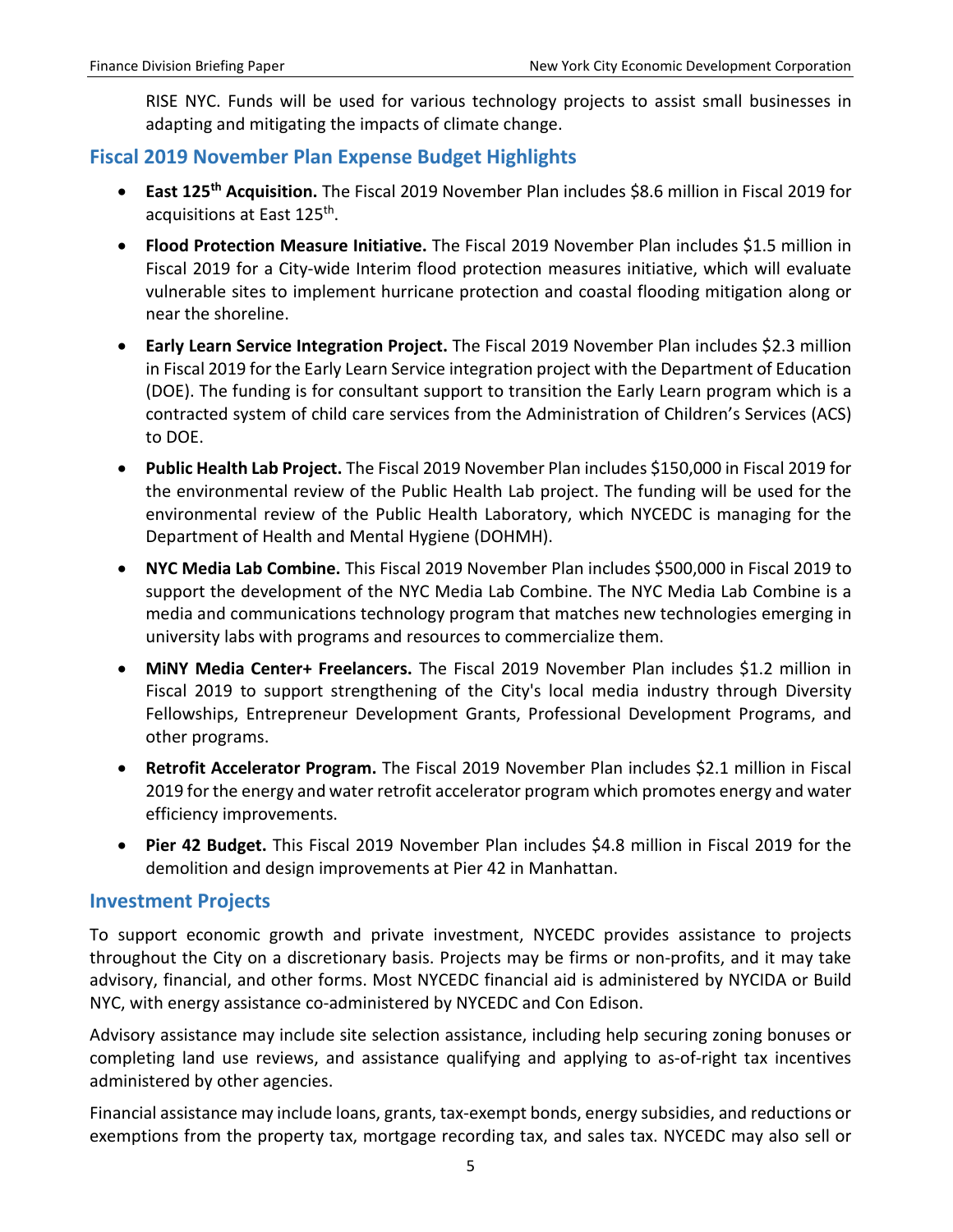lease city-owned land for new development or business expansion. The discretionary tax breaks granted to these projects differ from as-of-right tax breaks in that, while as-of-right breaks are established legislatively and granted to anyone qualified, discretionary breaks are given at the discretion of the granting organization.

Pursuant to Local Law 62 of 2013, NYCEDC is required to issue an Annual Investment Projects Report each year on all projects receiving financial assistance.<sup>[1](#page-7-1)</sup> This section provides an overview on these projects with special focus on new projects that began in Fiscal 2018.

Direct discretionary financial assistance from NYCEDC totaled \$69.1 million across 488 new and ongoing investment projects.[2](#page-7-2) Of these 488 active projects, 186 were non-profits and 26 were new that year. The total sum of aid is a very small portion—about 2 percent—of the total sum the City grants in economic development tax breaks each year, which totaled \$3.4 billion in Fiscal 2018 by DOF estimates.<sup>[3](#page-7-3)</sup> However, it may be noteworthy not only because it is the only discretionary aid the City offers to private for-profit entities, but also because it is often bundled with other indirect or non-financial forms of aid. Additionally, projects receive aid for an average of 25 years, and each one may entail a lasting financial commitment.<sup>[4](#page-7-4)</sup>

Because aid is often granted for long periods of time, the annual assistance granted by NYCEDC is mostly accrued to projects that started years or decades ago. NYCEDC reports on past aid received, aid received in the current fiscal year, and future lifetime aid, discounted at 6.25 percent.

Details on new projects in Fiscal 2018 are included below followed by an overview of all active projects.

### <span id="page-7-0"></span>**Fiscal 2018 New Projects**

Of the 26 new projects beginning in Fiscal 2018, twelve were administered by Build NYC, and the rest by NYCIDA. Most financial benefits were in the form of mortgage recording tax exemptions and, for the twelve Build NYC projects, tax-exempt bonds.

A total of \$15.9 million in aid was committed to these projects, \$9.7 million of which was granted in Fiscal 2018 mostly in the form of mortgage recording tax exemptions. The remaining \$6.2 million present value committed to Fiscal 2018 projects will be realized over time. This aid is mostly in the form of tax-exempt bonds issued through Build NYC.

Durations for new projects are close to NYCEDC's norm, with 19 of the 26 set to receive aid for between 25 and 30 years. NYCEDC notes in their report that they have been directing the majority of its investments towards boroughs outside Manhattan, but this is still where the bulk of new projects were located in Fiscal 2018. The breakdown of aid for new projects across the boroughs and by major benefit type is shown below.

<span id="page-7-1"></span> <sup>1</sup> New York City Administrative Code §22-823. Reporting requirements were originally established by Local Law 48 of 2005 and were last updated in 2013. All reports are accessible through NYCEDC's website: <https://www.nycedc.com/about-nycedc/financial-public-documents>

<span id="page-7-2"></span><sup>2</sup> NYCEDC, *Annual Investment Projects Report, FY 2018* and Council Finance analysis of associated spreadsheet.

<span id="page-7-3"></span><sup>3</sup> Department of Finance, *Annual Report on Tax Expenditures, Fiscal 2018.*

<span id="page-7-4"></span><sup>4</sup> Length of aid ranges from five to 86 years for projects currently receiving aid. 70 percent of projects receive aid for between 20 and 30 years. Some active projects began in the 1980s or early 90s.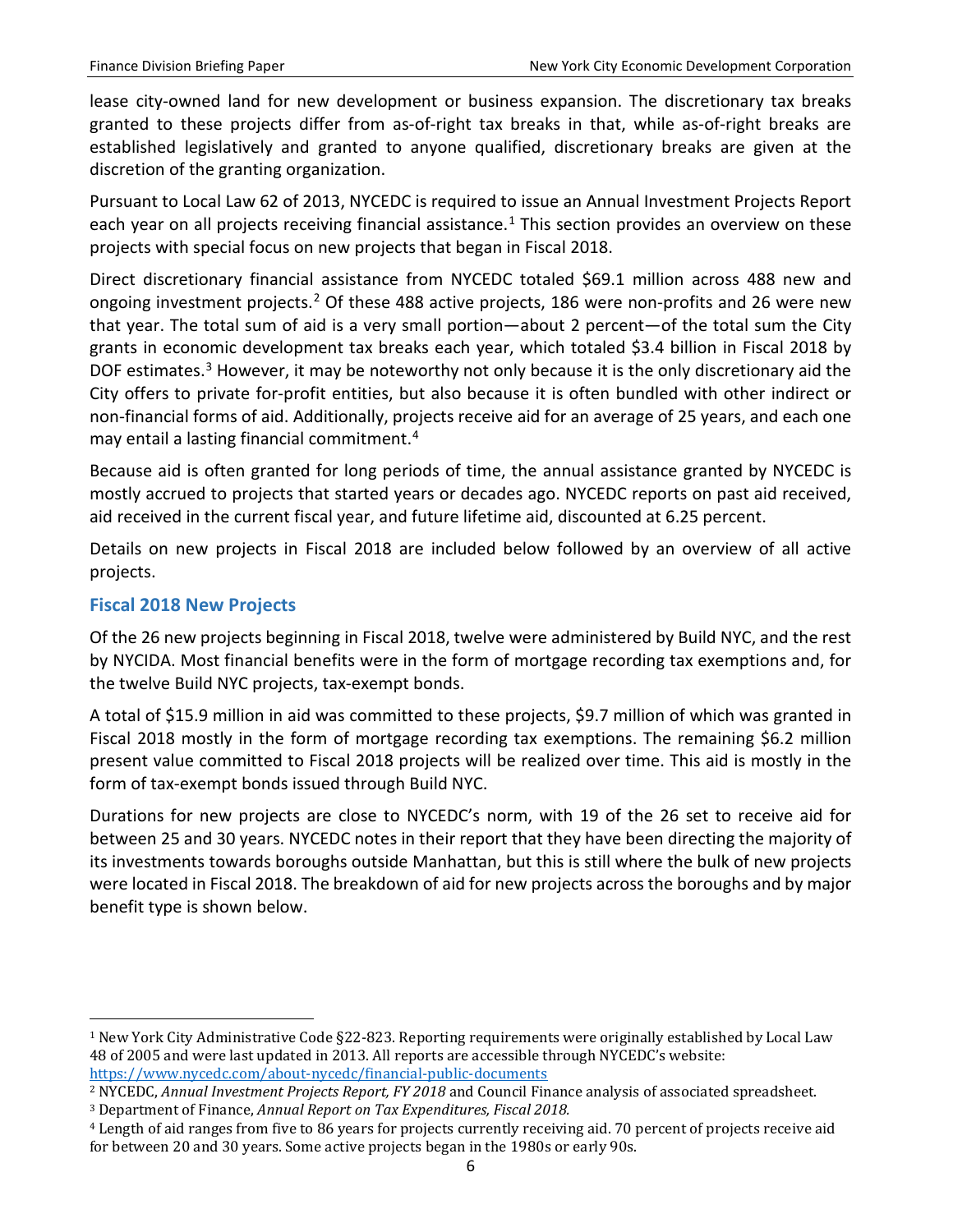| <b>Borough</b><br><b>Bronx</b> | <b>Total</b><br><b>Projects</b><br>6 | <b>Total Aid to Fiscal</b><br>2018 Projects<br>$(5,$ millions)<br>5.3 | <b>Project Type</b>              | <b>Total</b><br><b>Projects</b> | <b>Total Aid to</b><br><b>Fiscal 2018</b><br><b>Projects</b><br>$(5,$ millions) |
|--------------------------------|--------------------------------------|-----------------------------------------------------------------------|----------------------------------|---------------------------------|---------------------------------------------------------------------------------|
| Brooklyn                       | 5                                    | 1.0                                                                   | <b>Build NYC</b><br>Revenue Bond | 12                              | 3.5                                                                             |
| Manhattan                      | 9                                    | 7.1                                                                   | Commercial                       |                                 |                                                                                 |
| Queens                         | 4                                    | 2.5                                                                   | Project                          | 2                               | 5.2                                                                             |
| Staten                         | 2                                    | 0.1                                                                   | <b>FRESH</b>                     | 5                               | 2.0                                                                             |
| Island                         |                                      |                                                                       | Industrial                       |                                 |                                                                                 |
| <b>Total</b>                   | 26                                   | 15.9                                                                  | Incentive                        | 7                               | 5.2                                                                             |

*Totals may not sum due to rounding. Total aid in these tables, as elsewhere in this section, reflects aid already granted plus the present value of future aid that's already committed.*

Projects in Manhattan received \$7.1 million or 44.7 percent of aid committed to in Fiscal 2018. A large portion of this (\$[5](#page-8-0).2 million) is for two projects pertaining to Hudson Yards developments.<sup>5</sup> Both are Commercial Projects administered by NYCIDA, with aid in the form of mortgage recording tax exemptions.

In the Bronx, the outlier project in terms of aid received is the York Studios Michelangelo Campus LLC, a film and television production complex set to receive \$2.7 million of the total assistance going to new projects in the borough.<sup>6</sup> This is from an Industrial Incentive Project, also administered by NYCIDA, with the subsidy amount split between mortgage recording tax and sales tax exemptions.

Besides the two large Hudson Yards projects, this year has not been atypical compared to prior years. Fiscal 2017, for example, saw 21 new projects, thirteen administered by Build NYC and eight by NYCIDA, with a total aid commitment of \$13.1 million distributed similarly across the boroughs. The accompanying chart shows the number of new projects and their associated aid commitments for the last few fiscal years.

<span id="page-8-0"></span> <sup>5</sup> NYCEDC identifies the two projects as 509 W 34, LLC and 50 HYMC Owner LLC. Public cost/benefit analyses of the two projects can be found at:

[https://www.economicpolicyresearch.org/images/PILOT\\_documentation\\_Spiral.pdf](https://www.economicpolicyresearch.org/images/PILOT_documentation_Spiral.pdf) and [https://www.nycedc.com/sites/default/files/filemanager/NYCIDA/Public\\_Hearing\\_Packages/2017\\_Public\\_Hearin](https://www.nycedc.com/sites/default/files/filemanager/NYCIDA/Public_Hearing_Packages/2017_Public_Hearing_Packages/50_HYMC_Public_Hearing_Package.pdf) [g\\_Packages/50\\_HYMC\\_Public\\_Hearing\\_Package.pdf](https://www.nycedc.com/sites/default/files/filemanager/NYCIDA/Public_Hearing_Packages/2017_Public_Hearing_Packages/50_HYMC_Public_Hearing_Package.pdf)

<span id="page-8-1"></span><sup>6</sup> <https://www.yorkstudios.com/100-million-movie-setsyork-studios-to-construct-a-9-stage-facility/>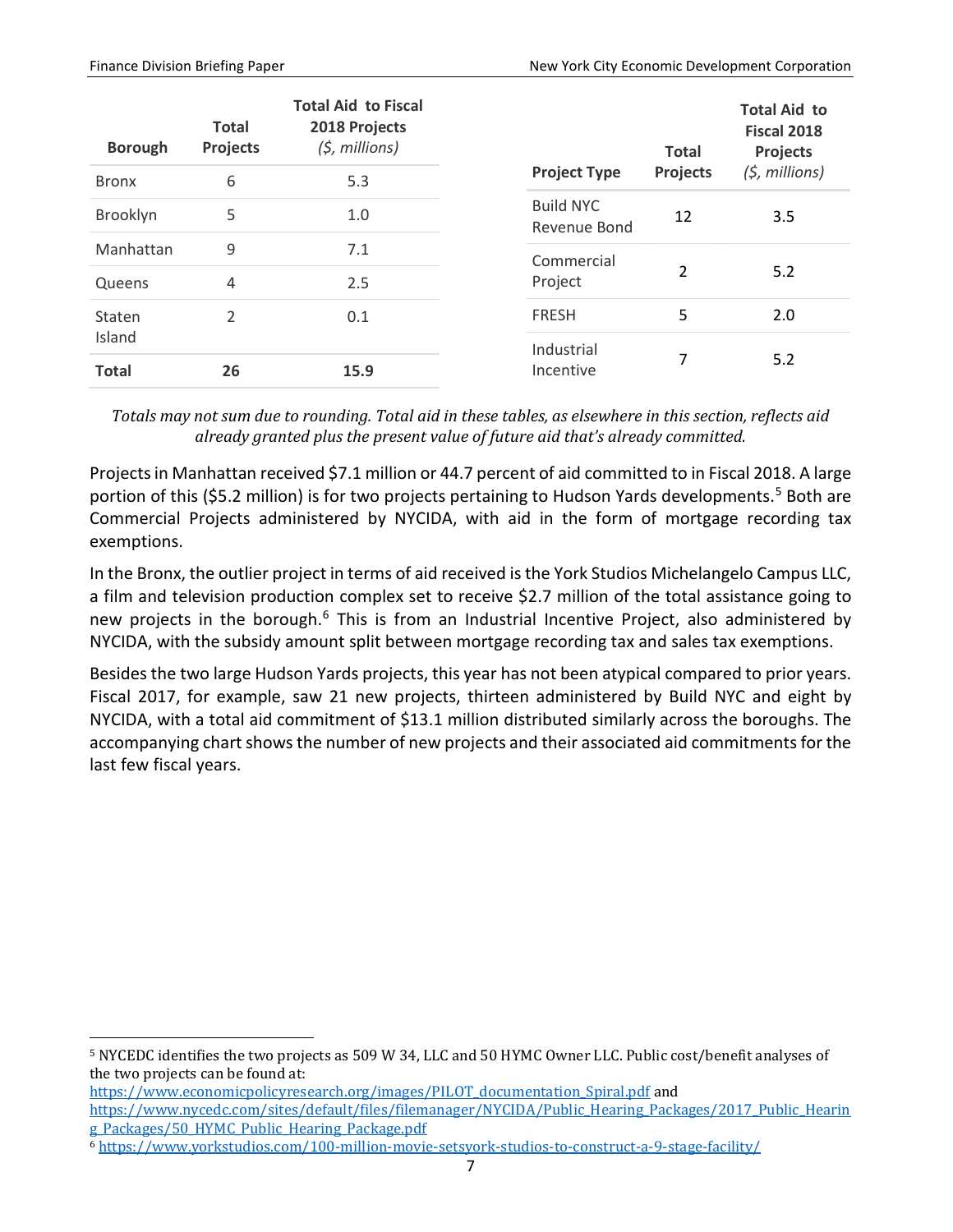

In terms of type of investment, eight of the 26 new projects this year were schools, and two of these were charter schools. Four were grocery stores associated with NYCIDA's Food Retail Expansion to Support Health (FRESH) program, and the rest were spread across various sectors.

A list of all new projects this year, with their associated council district and industry, is given in Appendix C.

#### <span id="page-9-0"></span>**All Active Projects**

The 26 projects above comprise only 5.3 percent of the active projects administered by NYCEDC entities. As mentioned above, total aid in Fiscal 2018 for these projects amounted to \$69.1 million. In additions to this amount, there is \$461.3 million present value committed to these projects into the future, with most of this due to projects beginning in prior years. The breakdown of assistance across all new and ongoing projects is shown below.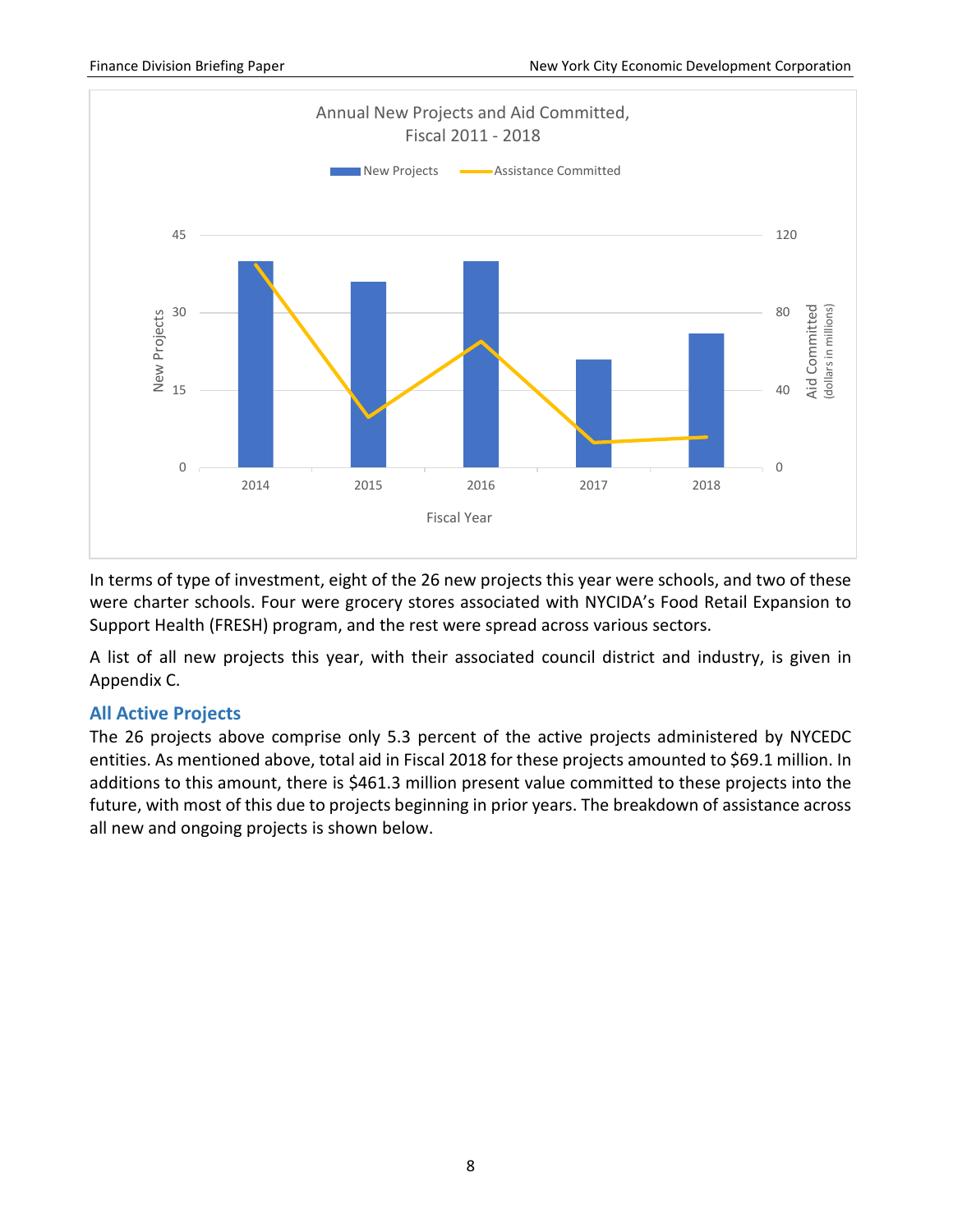

*Totals may not sum due to rounding. Total aid in these tables, as elsewhere in this section, reflects aid already granted plus the present value of future aid that's already committed.*

NYCEDC sometimes cancels aid or charges interest or penalties to non-performing investment projects. Of the 488 active investment projects, only 21 have been subject to aid recapture, with \$5 million recouped in Fiscal 201[8](#page-10-1).<sup>8</sup>

NYCEDC also provides estimates for the economic benefits of these projects, and states that these active investment projects accounted for 5.2 percent of total private employment in the City in and \$34.9 billion in private investment in Fiscal 2018. These numbers are based on assumptions that no firm receiving NYCEDC subsidies would have invested in NYC but for the incentive, and no comparable project would have proceeded in its place. They also include multiplier effects, estimating indirect impacts of each project on the City's economy.

Additional information on all active projects, such as assistance amount by the NYCEDC program, information about the percent of aid-supported projects providing health benefits, and the percent of employees of aid-supported projects living in the City, are included in the Appendices E through F.

# <span id="page-10-0"></span>**NYCEDC and Amazon**

NYCEDC was at the center of the HQ2 proceedings this winter, after Amazon declared—and later withdrew—a plan to open a new office campus in Long Island City, Queens. This section briefly clarifies and discusses NYCEDC's role in the scuttled deal with the tech giant.

The deal was orchestrated by NYCEDC and the Empire State Development Corporation (ESD), NYCEDC's equivalent for the State. While the deal included up to \$4 billion in subsidies for Amazon, ESD offered the entirety of the discretionary incentives involved. All City subsidies from which

<span id="page-10-2"></span> <sup>7</sup> One investment project is missing locational data in NYCEDC's data reporting. However, this project, JAD Corporation of America, appears to be in Queens and is included in that borough in this table.

<span id="page-10-1"></span><sup>&</sup>lt;sup>8</sup> Total aid amounts discussed above are net of recaptured aid. This number is the only one for which data in NYCEDC's spreadsheet of investment projects differs from their written report, which states they received \$4.9 million.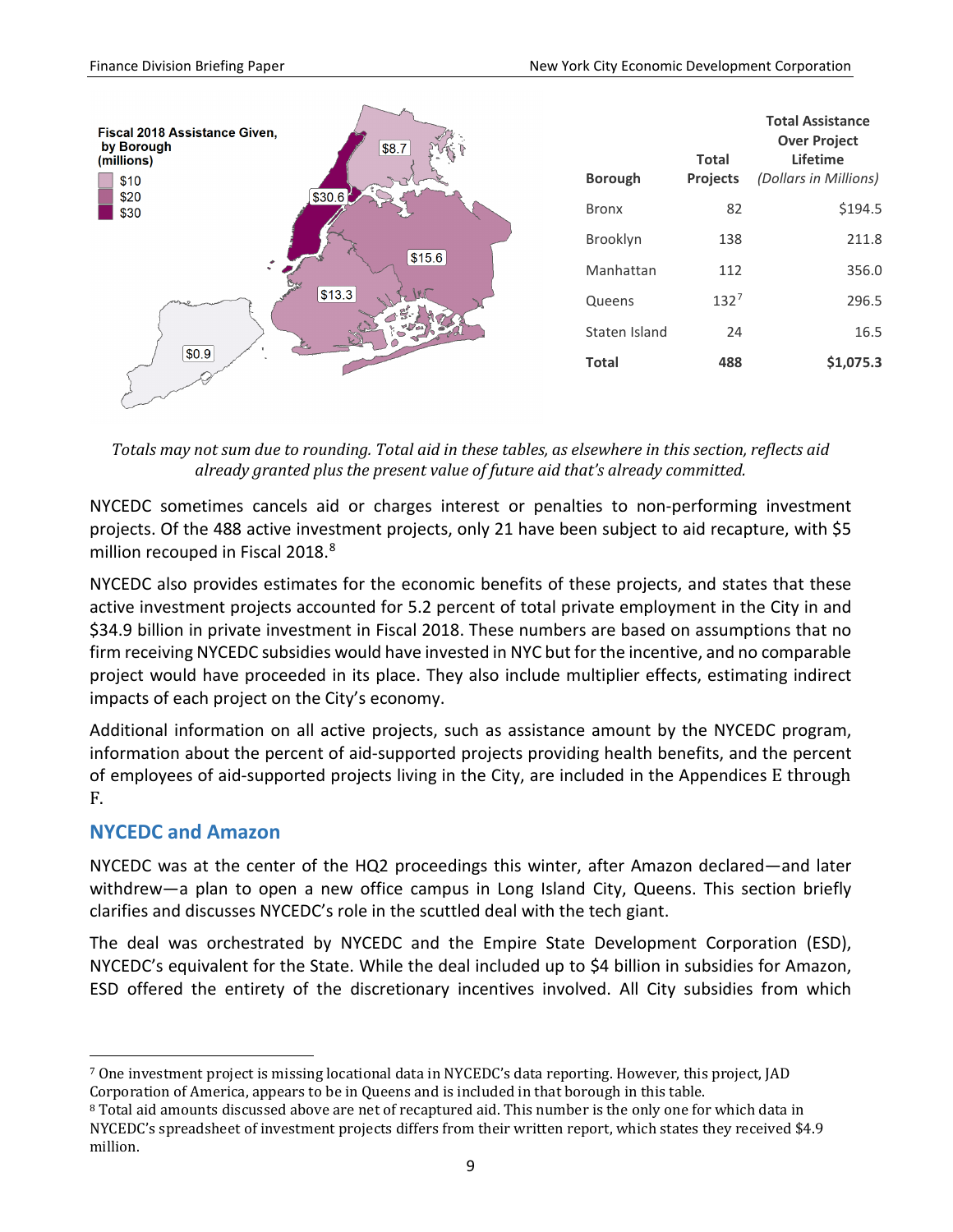Amazon would have benefited would have been from as-of-right programs enacted legislatively and administered by DOF.

However, NYCEDC did play a part not only in negotiation but in providing services to Amazon and offering to make their own investments as part of the deal. NYCEDC supplied public data to Amazon, saving the firm the effort of collecting it themselves.<sup>[9](#page-11-2)</sup> They also offered to provide a \$5 million initial investment in workforce development initiatives that would be developed in collaboration with Amazon.<sup>[10](#page-11-3)</sup> NYCEDC also would have managed the Infrastructure Fund, which would have taken a portion of Amazon's PILOT payments to invest in the Long Island City area. Revenue diverted to this Infrastructure Fund would have otherwise gone to the City's general fund. In Amazon's absence, NYCEDC still manages several such funds throughout the City; these are discussed in the Capital Funds section of this report.

The case of Amazon indicates many of NYCEDC's less obvious development functions—as an entity that provides services, advice, and ancillary investments, even when it's not providing direct financial assistance. And although NYCEDC didn't offer any direct subsidies to Amazon, they are currently supplying discretionary aid to 488 other businesses and non-profits. These aid programs, called Investment Projects, were discussed in the preceding section.

# <span id="page-11-0"></span>**Capital Plan Overview**

On February 7, 2019, Mayor de Blasio released the Preliminary Ten-Year Capital Strategy for Fiscal Years 2020-2029 (the Ten-Year Strategy), the Capital Commitment Plan for Fiscal 2019-2023 (the Commitment Plan) and the Fiscal 2020 Preliminary Capital Budget (the Capital Budget).

This section will provide an overview of the Preliminary Ten-Year Strategy, Commitment Plan and Capital Budget for NYCEDC**.** Each one of these documents should support and be well integrated with one another to properly execute the City's capital projects as well as meet its infrastructure goals. We will examine to what extent this is occurring, where improvements need to be made, and the overall feasibility of NYCEDC's capital program.

# <span id="page-11-1"></span>**Preliminary Ten-Year Strategy (PTYCS)**

The Ten-Year Strategy is the City's long term capital planning document which provides a framework for capital spending by agency. The Strategy is released every two years as mandated by the City Charter.

The City's Ten-Year Capital Strategy for Fiscal 2020-2029 totals \$104.1 billion in all funds. Mandated by the New York City Charter, the PTYCS provides information on the comprehensive infrastructure planning that the City undertakes explains the connection between capital investment and strategic priorities. It is designed to help prioritize investment decisions across all capital agencies and communicate to the public an integrated approach to capital planning across infrastructure types, in line with the growth of the city.

Under contract with the Department of Small Business Services (SBS), NYCEDC coordinates the City's commercial, industrial, market, waterfront, and intermodal transportation development projects.

<span id="page-11-2"></span> <sup>9</sup> For example, see NYTimes, "The Data New York Gave to Amazon." <https://www.nytimes.com/2018/12/12/technology/amazon-new-york-hq2-data.html>

<span id="page-11-3"></span><sup>10</sup> Amazon spokespeople have indicated that public-funded but private-directed workforce education can be quite valuable to them, as it allows them to provide students with specialized skills that the company needs without having to pay for training themselves.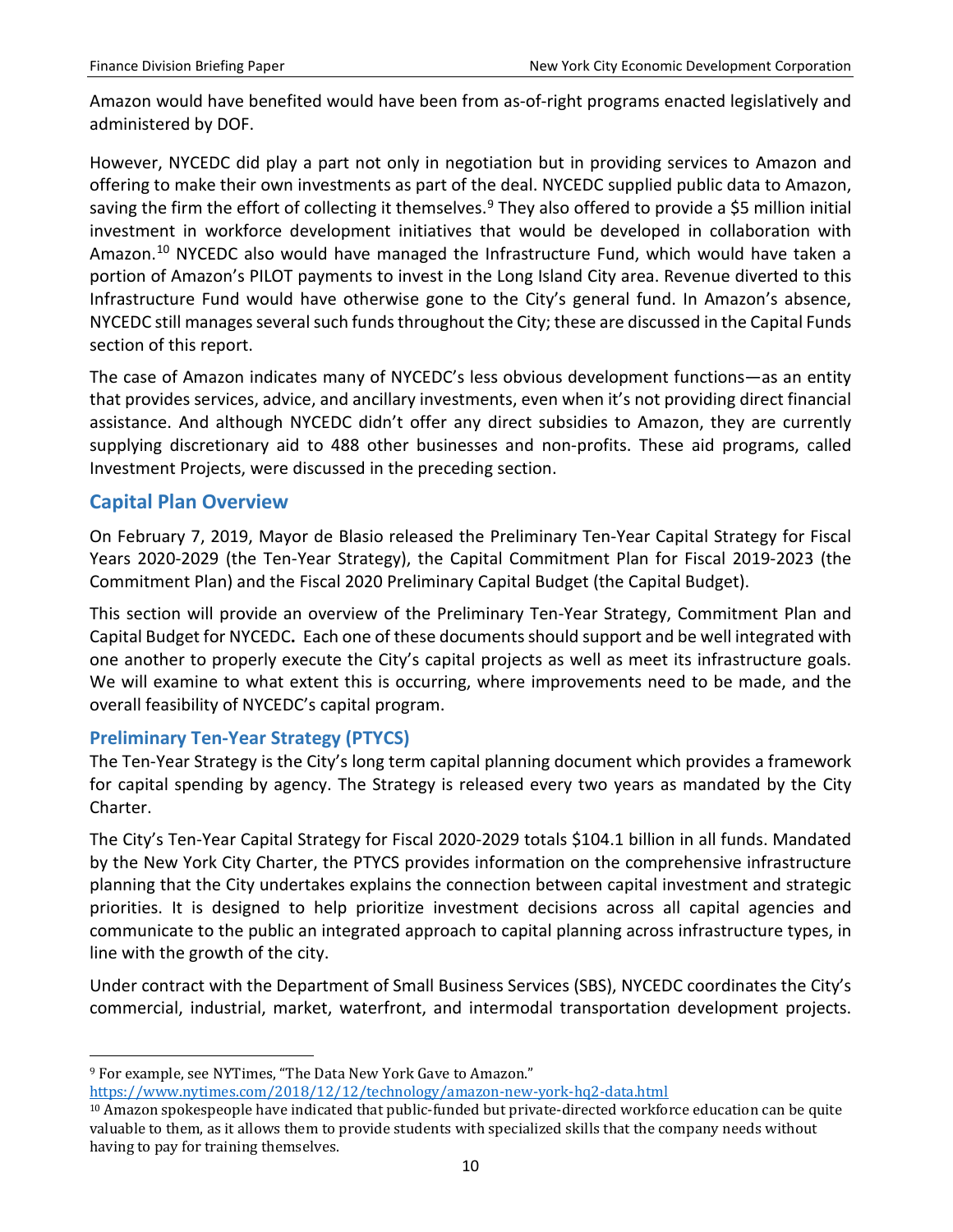Additionally, SBS contracts with, and the City allocates capital resources for, the Brooklyn Navy Yard Development Corporation (BNYDC) and the Trust for Governors Island (TGI) for the purposes of economic development.



**Figure 1: NYCEDC Preliminary Ten Year Capital Strategy by Fiscal Year (000)**

For NYCEDC, the Preliminary Ten-Year Capital Strategy provides \$3.7 Billion in Fiscal 2020–2029 for among others projects, neighborhood revitalization, commercial development, infrastructure upgrade, industrial development, waterfront development and port development.





# **Neighborhood Revitalization**

The Preliminary Ten-Year Capital Strategy includes \$1.4 billion for Neighborhood Revitalization. The Preliminary Ten-Year Capital Strategy invests in infrastructure improvements in neighborhoods throughout the City to support economic development and the development of affordable housing. Additionally, the Preliminary Ten-Year Capital Strategy invests in physical improvements to public areas, including street and sidewalk reconstruction, new public lighting and landscaping, pedestrian and intermodal improvements in mixed-use neighborhoods.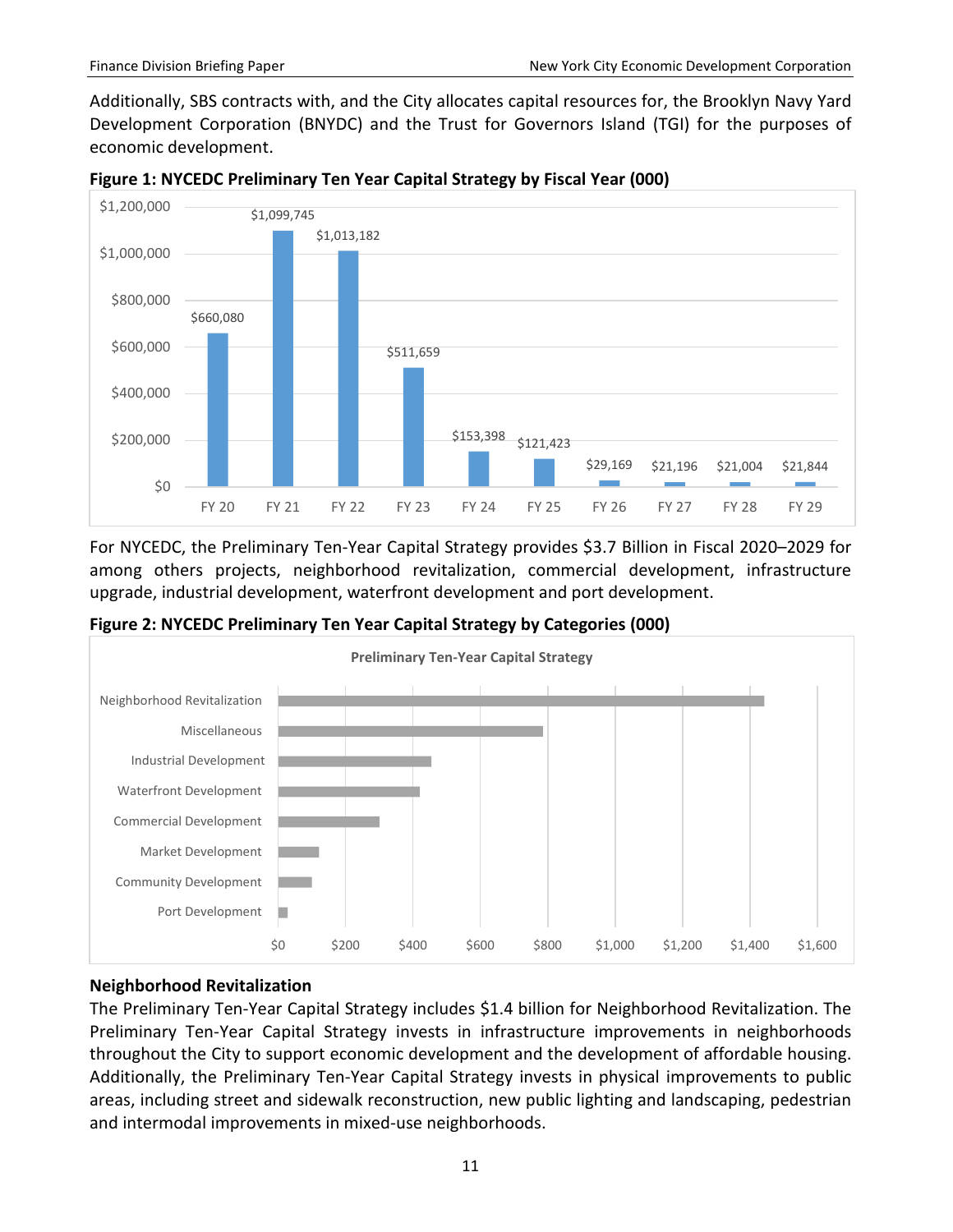#### **Miscellaneous**

The Preliminary Ten-Year Capital Strategy includes \$785.6 million for Miscellaneous Funding. Funding is allocated for various citywide projects, as well as portions of infrastructure support for the Trust for Governors Island (TGI).

#### **Industrial Development**

The Preliminary Ten-Year Capital Strategy includes \$454.2 million for Industrial Development. NYCEDC markets city-owned real estate to industrial users and works closely with firms to find sites for their expansion and relocation. In support of these efforts, the Preliminary Ten-Year Capital Strategy also includes health and safety related infrastructure improvements and returning existing assets to a state of good repair at the Brooklyn Navy Yard, which houses 400 businesses generating 9,000 jobs. The Strategy also includes on-going infrastructure improvements at the Brooklyn Army Terminal and Bush Terminal.

#### **Waterfront Development**

The Preliminary Ten-Year Capital Strategy includes \$420.2 million for Waterfront Development. The Strategy supports the City's waterfront assets. It includes funding for providing public and commercial transportation and for preserving and expanding recreational spaces for the public along the City's waterfront. It also includes funding for the purchase of new ferries and infrastructure improvements for NYC Ferry, as well as investments to fortify the City's waterfront assets.

#### **Commercial Development**

The Preliminary Ten-Year Capital Strategy includes \$300.3 million for Commercial Development to expand the City's commercial base and diversify the City's economy by fostering the growth of new industries and new retail opportunities. The Strategy includes investment in the life sciences industry in the City.

#### **Market Development**

The Preliminary Ten-Year Capital Strategy includes \$121.4 million for Market Development to preserve the City's markets through various infrastructure improvements. Funding is included for infrastructure improvements and facility modernization at the Hunts Point Food Distribution Markets in the Bronx.

#### **Community Development**

The Preliminary Ten-Year Capital Strategy includes \$99.9 million for Community Development which includes projects such as the Manhattan Greenway.

#### **Port Development**

The Preliminary Ten-Year Capital Strategy includes \$28.3 million for Port Development, which includes improvements at certain cruise terminal and Freight NYC locations, as well as other port investments. Freight NYC is a strategy to modernize and optimize how freight moves into, through and out of the City. Improvements to the cruise terminals increase the City's ability to serve a growing number of passengers, retain and expand tourism-related businesses.

# <span id="page-13-0"></span>**Fiscal 2020 Preliminary Capital Budget**

The Capital Budget provides the requested appropriations for Fiscal 2019 and planned appropriations for Fiscal 2020 to Fiscal 2023. Appropriations represent the legal authority to spend capital dollars and are what the Council votes on at budget adoption. The Commitment Plan, which is a five-year spending plan, is the plan to spend those appropriations. The Capital Budget is significantly less than the Capital Commitment Plan because it does not include the current appropriations for Fiscal 2019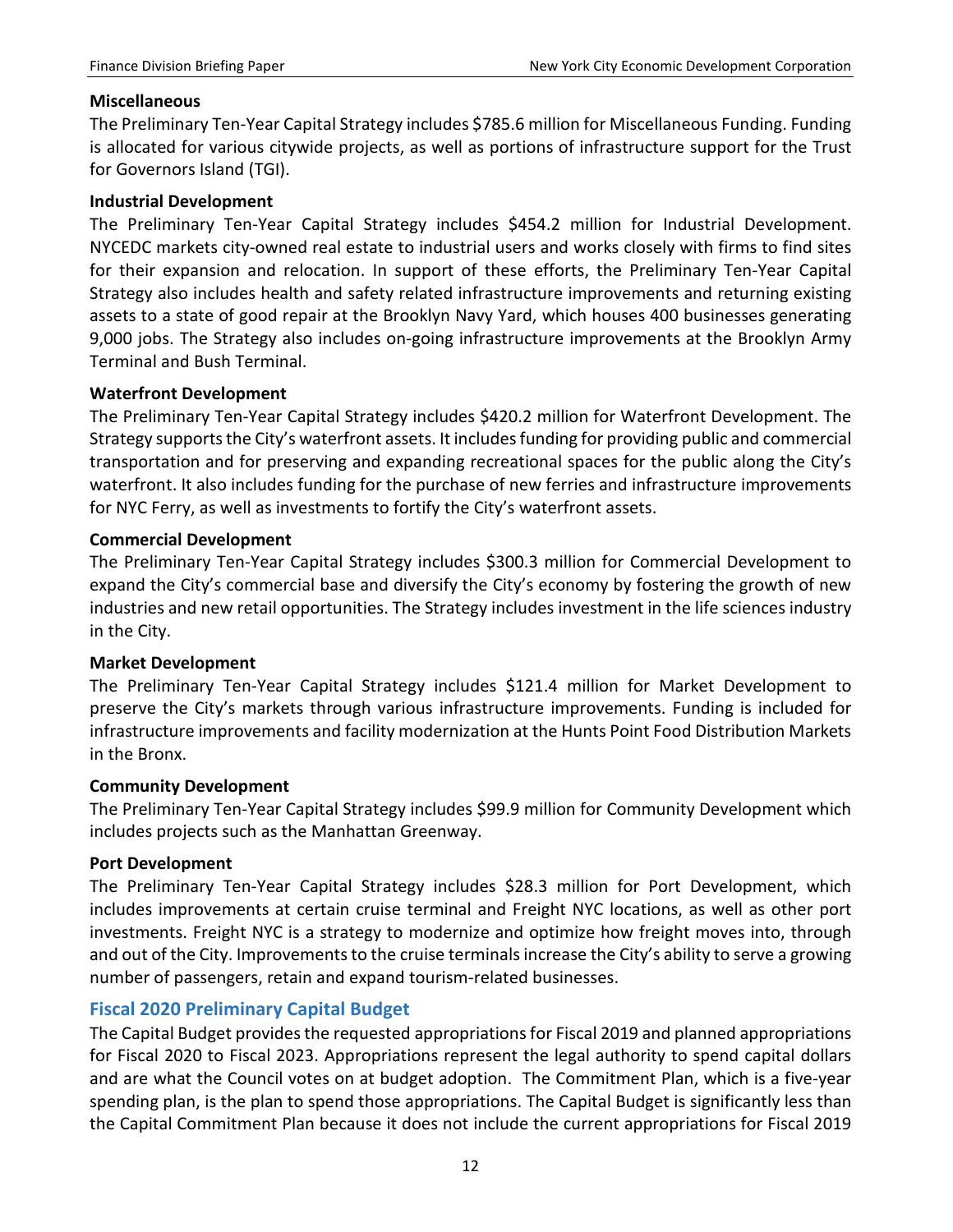or the amount of funding that may be re-appropriated or rolled into Fiscal 2020 in the Executive and Adopted Budget. This report will provide an overview of the Capital Budget and Commitment Plan for NYCEDC.



**Figure 3: NYCEDC Fiscal 2019 Available Appropriations and Fiscal 2020-2023 Capital Budget (000)**

As shown in the chart above, the NYCEDC's Fiscal 2020 Preliminary Capital Budget includes \$2.1 billion in Fiscal 2020-2023. This represents approximately four percent of the City's total \$52.8 billion Capital Budget for Fiscal 2020-2023. Available appropriations for Fiscal 2019 total \$2.1 billion. This includes \$2 billion in reauthorized prior appropriations and \$149.8 million in adopted Fiscal 2019 appropriations, less actual commitments in the current fiscal year.

#### <span id="page-14-0"></span>**Preliminary Capital Commitment Plan**

The Fiscal 2020 Preliminary Capital Commitment Plan, which covers Fiscal 2019-2023, includes more than \$4 billion for NYCEDC (including City and Non-City funds). This represents approximately five percent of the City's total \$83.8 billion Preliminary Plan for Fiscal 2019-2023. NYCEDC's Preliminary Commitment Plan for Fiscal 2019-2023 is 1.1 percent less than the \$4.2 billion scheduled in the Adopted Commitment Plan, a decrease of \$47.5 million. This Commitment Plan includes 82 budget lines and 519 project IDs.

The majority of the capital projects span multiple fiscal years and it is therefore common practice for an agency to roll unspent capital funds into future fiscal years. However, this also makes it difficult to track when projects were originally scheduled and completed. In Fiscal 2018, the Corporation committed \$320 million or 53.8 percent of its annual capital plan of \$595.3 million. Therefore, it is assumed that a significant portion of the agency's Fiscal 2019 Capital Plan will be rolled into Fiscal 2020.

In Fiscal 2017, the Corporation committed \$338.8 million or 26.7 percent of its annual capital plan of \$1.3 billion. In Fiscal 2018, the Corporation committed \$320 million or 53.8 percent of its annual capital plan of \$595.3 million. Though NYCEDC's actual commitments have not increased from Fiscal 2017 to Fiscal 2018 its plan now more accurately projects what the agency expects to commit in the current fiscal year. NYCEDC made an internal commitment to increase its commitment rate. Last year NYCEDC targeted the CP process and capital forecasting as ways to improve the commitment rate. The Corporation did a comprehensive review of NYCEDC's portion of the City's 5-year capital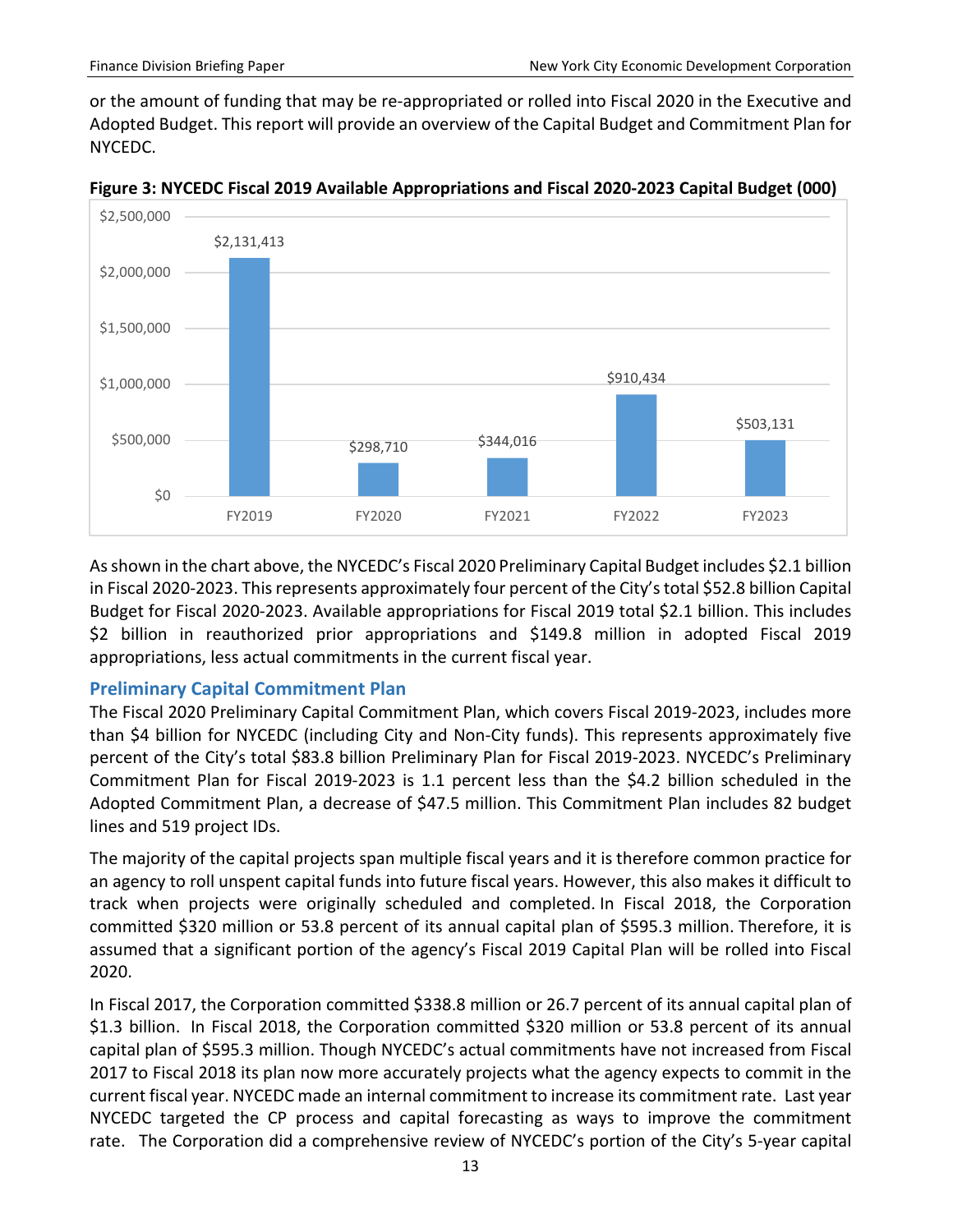plan to better determine when funds would be committed and re-forecasted funding into appropriate fiscal years. It also created an internal CP training guide and provided training to project managers to improve submission requests to the Office of Management and Budget (OMB). Improving the commitment rate continues to be a goal for NYCEDC. It now has monthly check-ins to review the commitment rate, continue to improve its CP training, and plan to re-forecast funds mid-year to reflect current project statuses.



#### **Figure 4: EDC Commitment Plan**

The total available appropriations for Fiscal 2019 are \$2.1 billion against planned commitments totaling \$910.3 million. This excess balance of \$1.2 billion in appropriations gives the Administration considerable flexibility within the capital plan. However, as the commitment of appropriations are legally bound to their budget line descriptions, this flexibility is more limited that it appears from this variance alone.

The graph below illustrates NYCEDC projects broken down by borough for Fiscal 2019-2029. Out of the 523 projects, Brooklyn has the largest share of 143 projects, followed by Manhattan with 131 projects. Queens has 72 projects, Bronx has 48 and Staten Island has 34. A total of 17 projects are citywide projects, 58 projects are managed by Brooklyn Navy Yard Development (BNYDC) and 20 projects are managed by Trust for Governors Island (TGI). Even though Brooklyn has the largest number of projects, the 17 citywide projects are the largest portion of NYCEDC's budget with a total funding amount of \$1.6 billion. The second largest portion of NYCEDC's total capital budget are the 143 projects in Brooklyn that total \$793.8 million. Table F in the Appendix section provides a breakdown of the number of projects and the dollar value of the projects by borough.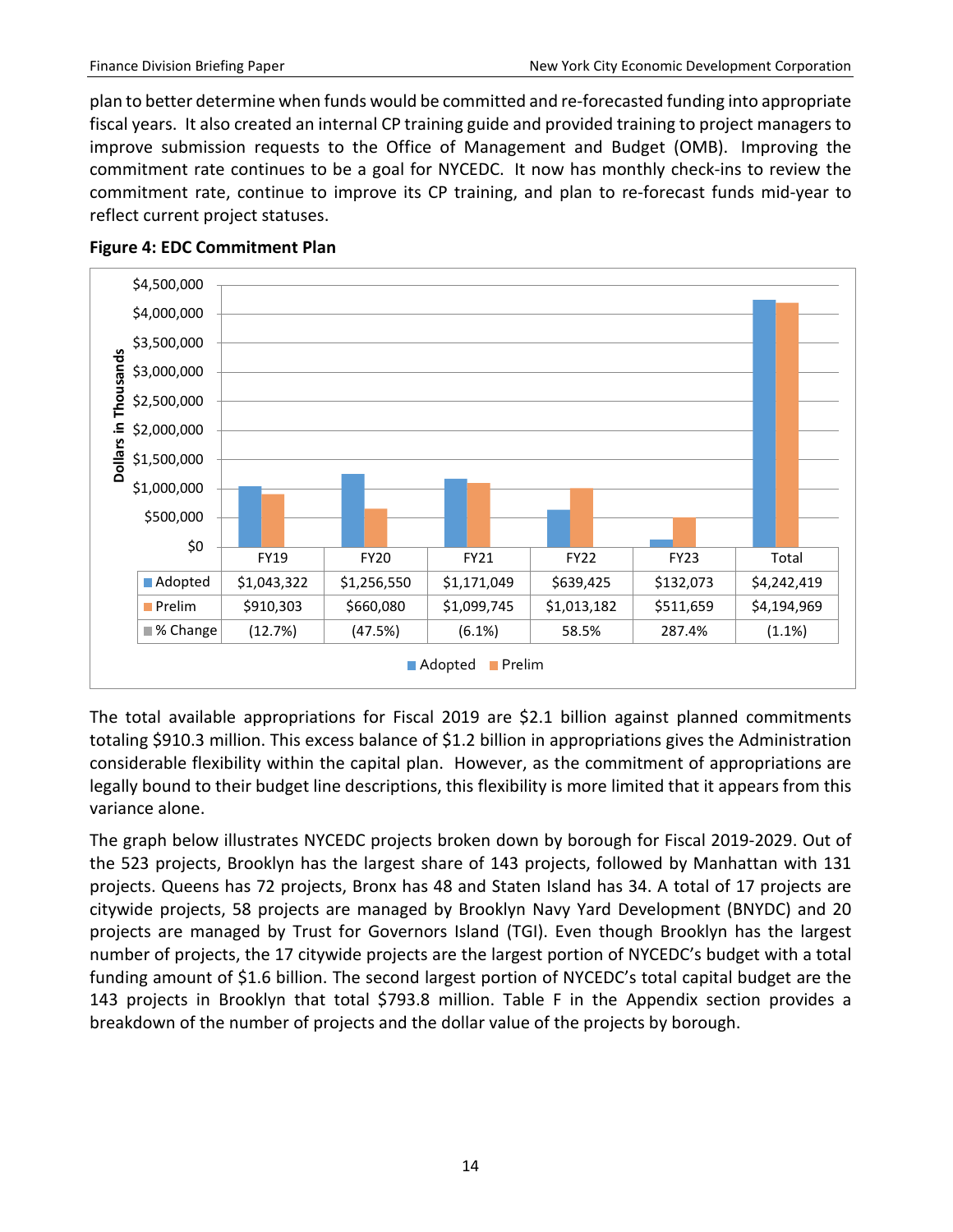#### **Figure 5: Capital Projects by Borough**



#### <span id="page-16-0"></span>**Non- NYCEDC Projects Overview**

In addition to its own projects, NYCEDC is also managing nearly \$2.7 billion (including City and Non-City funds) in capital projects for other agencies. Below is a snapshot of the agencies NYCEDC manages projects for, which includes \$745.1 million for Health + Hospitals, \$361.7 million for the Department of Cultural Affairs (DCLA) and \$513 million for the Department of Transportation. Table G in the Appendix provides a breakdown of the number of projects and the dollar value of the projects by agency.



#### **Figure 6: Number of Capital Projects by Agency**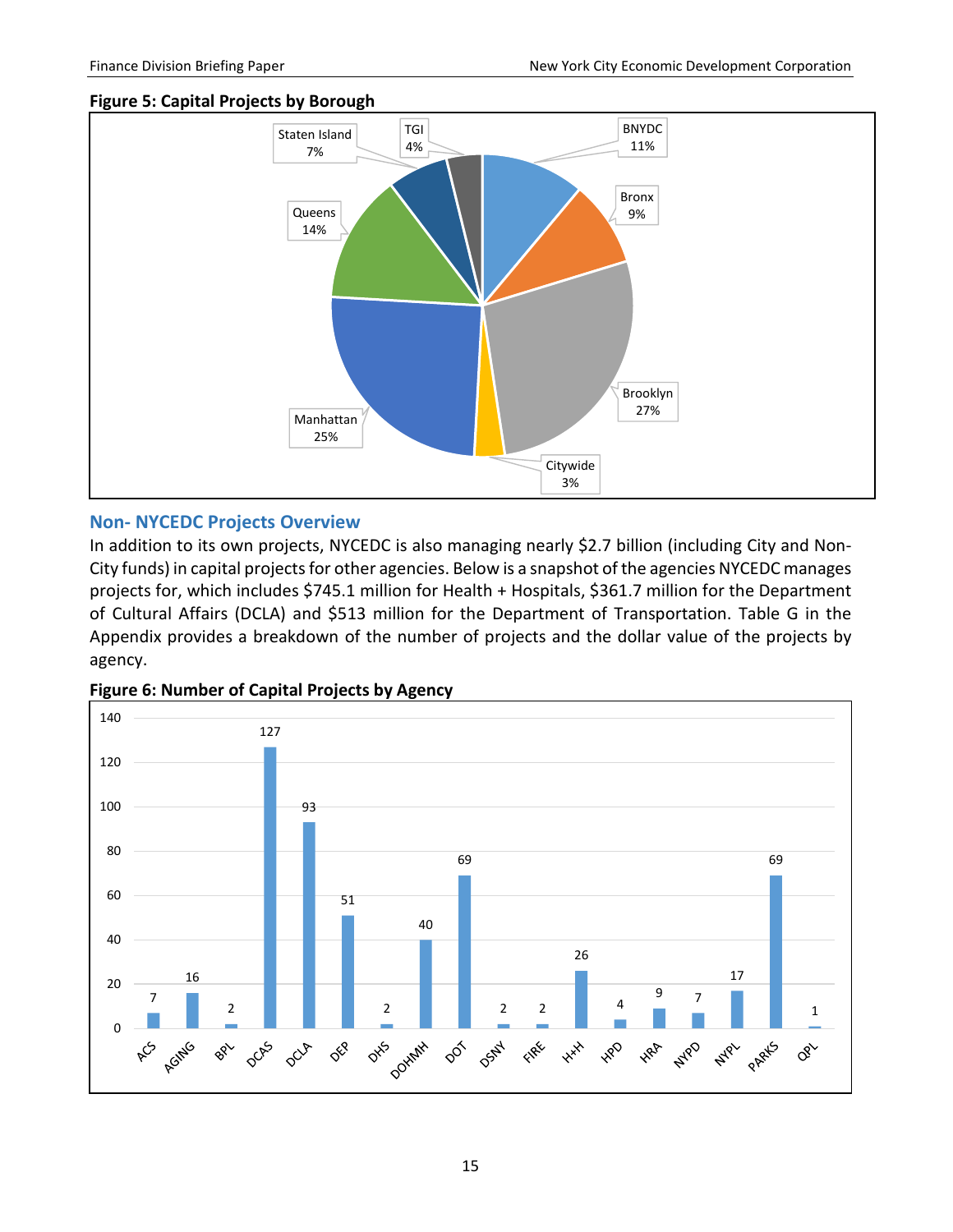#### <span id="page-17-0"></span>**City Council-Funded Discretionary Projects**

The Fiscal 2020 Preliminary Capital Plan includes projects that receive funding from the City Council. This subset includes 130 projects with a total value of \$84.9 million, or nearly two percent, of NYCEDC's Fiscal 2019-2023 Preliminary Capital Plan.

#### <span id="page-17-1"></span>**Fiscal 2020 Preliminary Capital Budget Highlights**

Some large projects in NYCEDC's Fiscal 2020 Preliminary Plan include the following listed below.

- **Brooklyn Army Terminal (BAT).** The Fiscal 2020 Preliminary Plan includes \$32 million for BAT New Needs in Fiscal 2019-2028. These funds are related to BAT Phase V, the renovation of 500,000 square feet in Building A to create modern, energy-efficient space for medium-sized light industrial and commercial businesses.
- **Bush Terminal - Made in New York Campus**. The Fiscal 2020 Preliminary Plan includes \$148.8 million for Bush Terminal - Made in New York Campus in Fiscal 2019-2028. The campus will house space for garment manufacturing and film and television production, utilizing underused buildings along Sunset Park's waterfront. The campus is scheduled to open in 2020 and is expected to create more than 1,500 permanent jobs and more than 800 construction jobs.
- **Citywide Ferry Service.** The Fiscal 2020 Preliminary Plan includes new funding for the Ferry Service. NYC Ferry incorporates the previous East River pilot, which launched in 2011, and added five additional routes in the summers of 2017 and 2018 which will connect 21 landings (ten of them new). By Year 2021 there will be a total of eight routes. NYCEDC will also add a stop on the Soundview Route at Ferry Point Park in Year 2021. The routes include:
	- o Astoria;
	- o East River;
	- o Lower East Side;
	- o Rockaway;
	- o Soundview;
	- o South Brooklyn;
	- o Launch of the St. George Route in Year 2020; and
	- o Launch of the Coney Island Route in Year 2021.

NYCEDC isthe project lead with construction of new ferry landings, renovation of existing ferry landings, and managing the contract with Hornblower, the operator providing service on behalf of the City. Citywide Ferry Service is projected to support approximately 4.6 million rider trips per year. Fares on the new service will cost \$2.75, the same as a bus or subway ride. Funding in the plan includes the following.

- o *Homeport at Brooklyn Navy Yard.* The Fiscal 2020 Preliminary Plan includes \$5.7million for Homeport at Brooklyn Navy Yard in Fiscal 2019- 2028, to create a homeport at the Navy Yard for the NYC Ferry vessels.
- o *Homeport 2.* The Fiscal 2020 Preliminary Plan includes \$65 million for Homeport at Brooklyn Navy Yard in Fiscal 2019- 2028. The location has not been decided yet.
- o *Vessel Rehabilitation.* The Fiscal 2020 Preliminary Plan includes \$369 million for Vessel Purchases in Fiscal 2019-2028, for the purchase of vessels for the Citywide Ferry Service.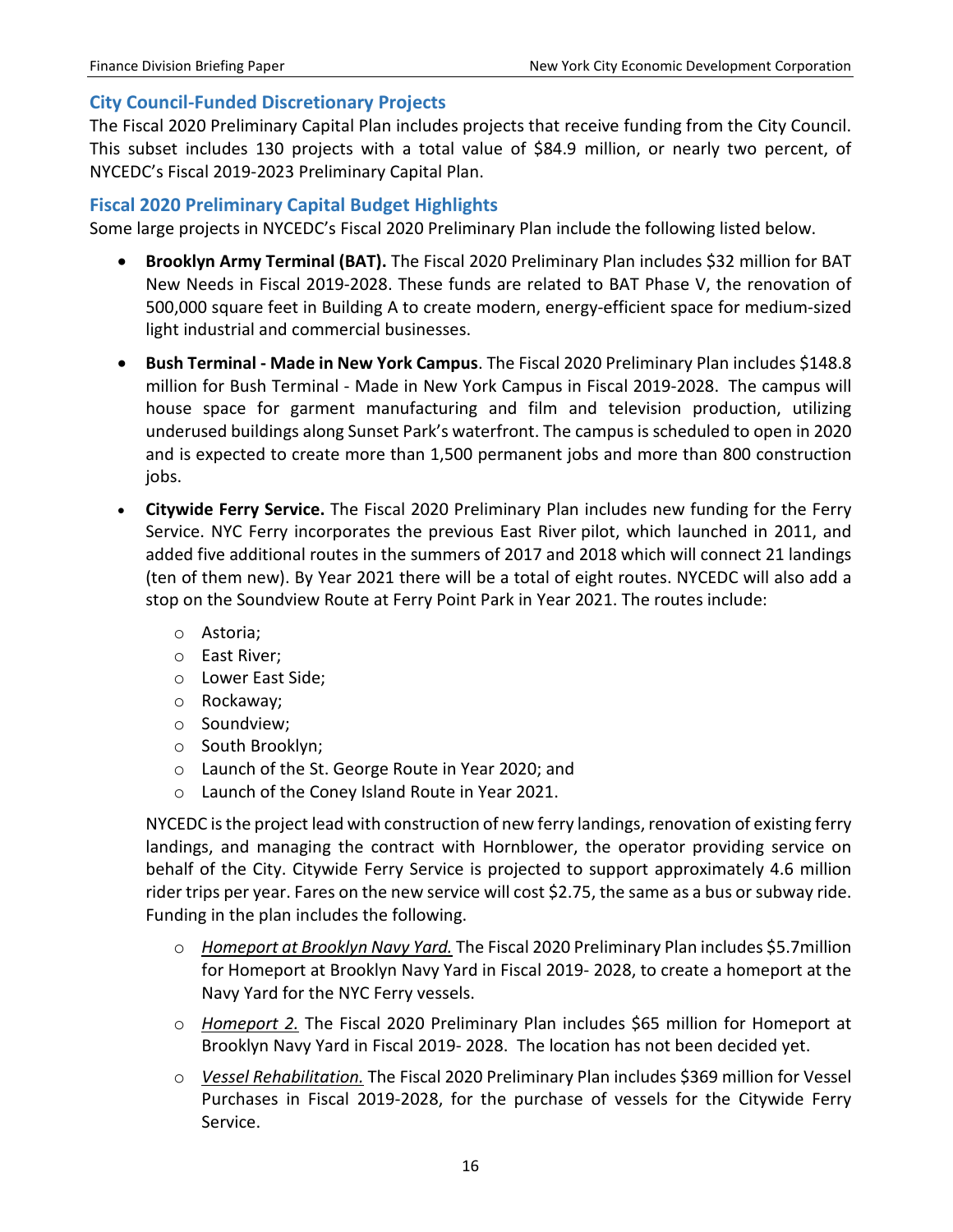- o *Barges.* The Fiscal January 2020 Preliminary Plan includes \$143.5 million for Barges in Fiscal 2019-2028, for the construction of barges, gangways, and capital infrastructure required for the ferry landings.
- **Coney Island West.** The Fiscal 2020 Preliminary Plan includes \$129.8 million for Coney Island West in Fiscal 2019-2028. In Coney Island, the City is making strategic investments in infrastructure to support the existing neighborhood and help spur the development of up to 4,000 units of new affordable and mixed-income housing, as well as neighborhood retail services, and jobs. This redevelopment program will take place on vacant land and parking lots located in areas that were part of the Coney Island Comprehensive Rezoning in 2009, but have since remained undeveloped. NYCEDC has developed a roadmap for an upgraded sewer system, new streets with higher grades, and the relocation and enhancement of several City facilities.
- **FA - Willets Point Urban Renewal Area- Subgrade Improvements**. The Fiscal 2020 Preliminary Plan includes \$70.5 million for FA - Willets Point Urban Renewal Area- Subgrade Improvements in Fiscal 2019-2028. Capital funds associated with the subgrade improvements represent costs related to the preparation of environmental review documents, associated legal fees and urban design work.
- **Freight - SBMT 33rd Street Pier.** The Fiscal 2020 Preliminary Plan includes \$39.4 million for Freight - SBMT 33rd Street Pier in Fiscal 2019-2028, for the rehabilitation of the 33rd Street Pier at the South Brooklyn Marine Terminal.
- **Hunts Point Area Wide Improvements.** The Fiscal 2020 Plan Preliminary Plan includes \$198.8 million for Hunts Point Area Wide Improvements in Fiscal 2019-2028, for soil stabilization (sink hole remediation), rail infrastructure, vehicular circulation, loading dock improvements, and food cold chain improvements on the peninsula.
- **Hunts Point Meat Market 2**. The Fiscal 2020 Preliminary Plan includes \$35.8 million for Hunts Point Meat Market 2 in Fiscal 2019-2028, for improvements include building upgrades and approximately 100,000 square feet of flexible food distribution processing and manufacturing space. Work will commence once site preparation is complete.
- **Life Sciences Hub**. The Fiscal Preliminary Plan includes \$150 million for Life Sciences Hub in Fiscal 2019-2028, for the creation of a Life Sciences Hub as part of the LifeSci Initiative. The initiative, announced by the Mayor de Blasio in December 2016, plans to invest \$500 million in the life sciences in New York City over ten years. In addition to the life sciences campus, the initiative will create tax incentives to attract investment in commercial lab space, invest in internships and life sciences curricula in the City, commit matching funds to support earlystage businesses, and provide funding to expand training programs for entrepreneurs.
- **Manhattan Greenway.** The Fiscal 2020 Preliminary Plan includes \$122.9 million for Manhattan Greenway in Fiscal 2019-2028, to construct an esplanade to close a gap in waterfront parkland on the East Side of Manhattan between 53rd and 61st Streets.
- **Rockaways Infrastructure Improvements**. The Fiscal 2020 Preliminary Plan includes \$79 million for Rockaways Infrastructure Improvements in Fiscal 2019-2028. The City will focus resources in areas such as economic development, resiliency and infrastructure, housing and land use, transportation, culture, tourism and open space to transform Downtown Far Rockaway.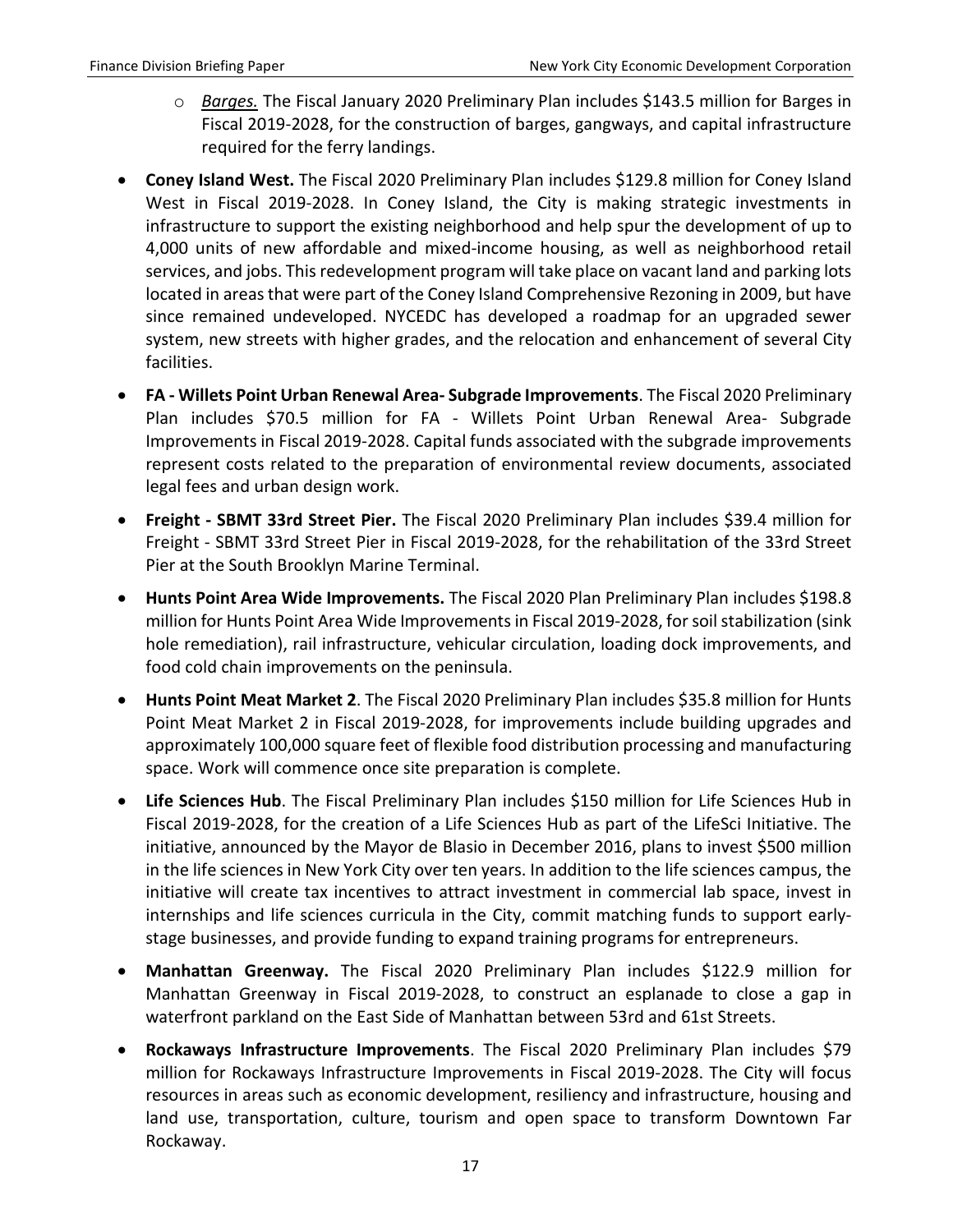- **Southwest Bronx Infrastructure Improvements.** The Fiscal 2020 Preliminary Plan includes \$189.7 million for Southwest Bronx Infrastructure Improvements in Fiscal 2019-2028. This project intends to fund infrastructure investments in the waterfront, publicly accessible open space, public utilities and resiliency to catalyze public and private affordable housing development in a transit-rich area.
- **Stapleton Waterfront Phase II & III.** The Fiscal 2020 Preliminary Plan includes \$133.7 million for Stapleton Waterfront Phase II & III in Fiscal 2019-2028. The Homeport, a 35-acre decommissioned U.S. Naval Base in Staten Island, is being transformed into a vibrant, sustainable, and livable addition to the Stapleton community and the Staten Island waterfront in accordance with the community-driven New Stapleton Waterfront Development Plan. After breaking ground in 2013, the Ironstate Development Company is investing \$150 million to transform seven acres into a sustainable development of rental housing units and retail stores. The mixed-use project will bring roughly 900 units of housing, 30,000 square feet of ground floor retail, and five acres of new waterfront esplanade to the Stapleton community. Funds will go towards road improvements; a new waterfront esplanade for the historic Stapleton community; the construction of new open space; restored tidal wetlands; reconstruction along major connector streets; new storm water systems; and streetscapes. This investment in infrastructure and open space will lay the foundation for future phases of the project, including new affordable housing units.
- **Sunnyside Yards.** The Fiscal 2020 Preliminary Plan includes \$55 million for Sunnyside Yards in Fiscal 2019-2028, for preliminary infrastructure support to prepare Sunnyside Yards for future development.

#### <span id="page-19-0"></span>**Conclusion**

In Fiscal 2017, the Corporation committed \$338.8 million or 26.7 percent of its annual capital plan of \$1.3 billion. In Fiscal 2018, the Corporation committed \$320 million or 53.8 percent of its annual capital plan of \$595.3 million. Though NYCEDC's actual commitments have not increased from Fiscal 2017 to Fiscal 2018 its plan now more accurately projects what the agency expects to commit in the current fiscal year. However, this is not reflected in the Ten-Year Strategy which is still front loading funds. NYCEDC needs to come up with a Capital Strategy that is more accurate, including more evenly distributed planned spending across all years of the plan.

# <span id="page-19-1"></span>**Fiscal 2019 Preliminary Mayor's Management Report Highlights**

The Fiscal 2019 Preliminary Mayor's Management Report (PMMR) outlines the responsibilities and goals of NYCEDC. In the Fiscal 2019 PMMR, NYCEDC has four service goals detailed below.

- 1) The first service goal is to develop and build physical assets and infrastructure in all five boroughs.
- 2) The second service goal is to manage, maintain and enhance City assets to attract businesses.
- 3) The third service goal is to provide resources to targeted industries and businesses.
- 4) The fourth service goal is to leverage City investments to support inclusive economic development.

The chart in Appendix B provides all performance statistics for Fiscal 2016 to 2018, target data for Fiscal 2019 and Fiscal 2020, and four-month actual data for Fiscal 2018 and Fiscal 2019.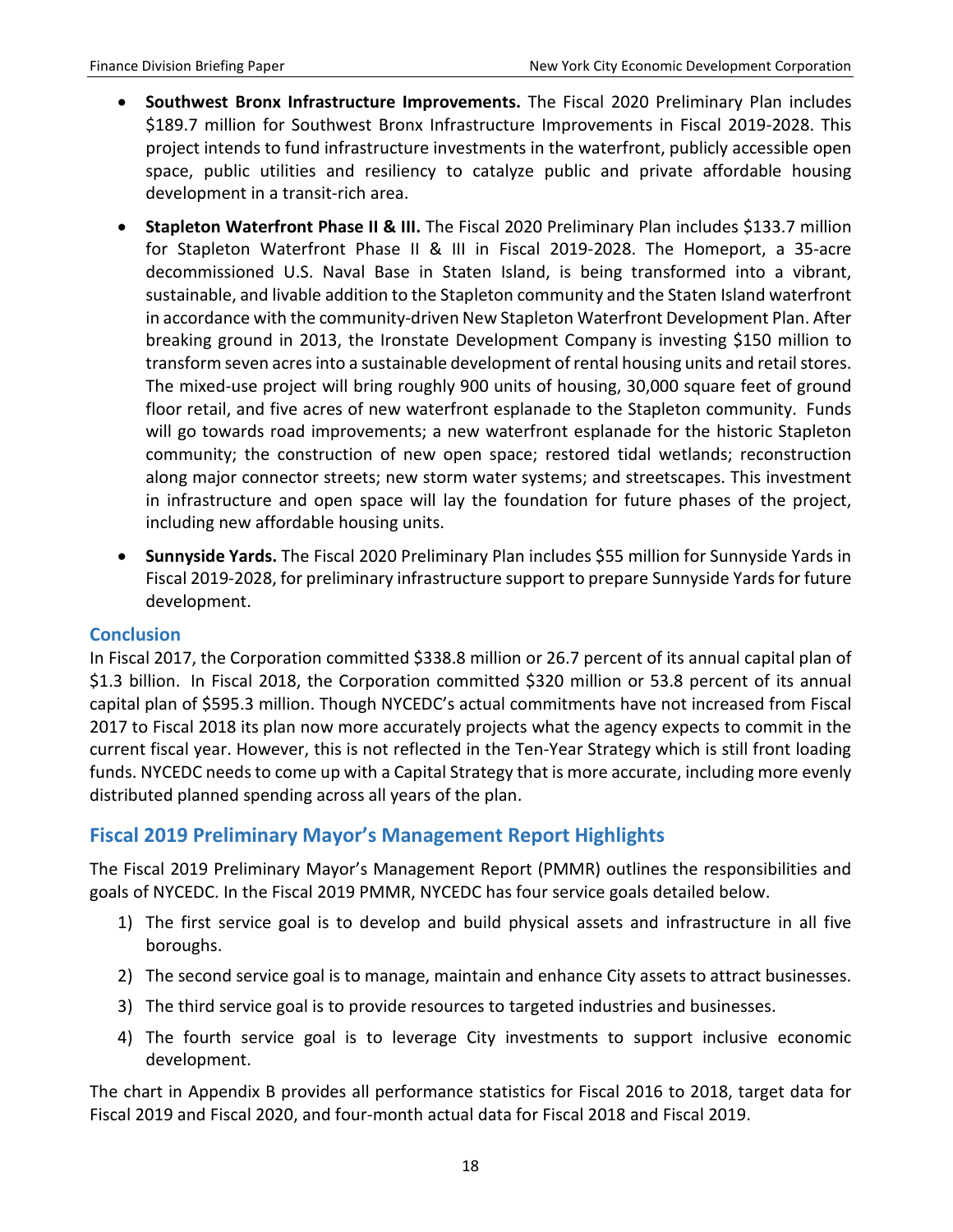- NYCEDC closed two real estate transactions in the first four months of Fiscal 2019, helping to unlock over \$100 million in private investment. Among those transactions was the amendment of the ground lease for the Battery Maritime Building to reactivate the stymied redevelopment project of the landmark building into a hotel-restaurant complex. The project, which broke ground in October of 2018, is projected to create 180 permanent jobs and 112 construction jobs. The developer will work with NYCEDC to connect residents with job opportunities through HireNYC.
- Capital expenditures for design and construction projects, with the exception of those related to Asset Management and Funding Agreements, exceeded \$15 million for this reporting period. Highlights include the Coney Island West infrastructure project, which is expected to be completed in spring of 2019 and will provide valuable infrastructure for approximately 1,000 nearby affordable housing units. NYCEDC's work for NYC Health + Hospitals continues with construction underway on Coney Island Hospital and nearly complete for Bellevue and Coler Hospitals. For NYC Department of Parks and Recreation, NYCEDC is involved in several projects. These projects include advancing design for Andrew Haswell Green Park and two Midtown Greenway projects on Manhattan's East River waterfront and the final phase of the High Line in Manhattan, where construction is ongoing and is expected to be complete in 2019.
- NYC Ferry ridership continues to expand with the launch of two additional routes in August: Soundview and Lower East Side. These two new routes join four existing routes (East River, Rockaway, South Brooklyn, and Astoria) to bring the NYC Ferry system to a total of six routes. This expansion of the ferry service gives more commuters an affordable and reliable option to get to and from work each day and enhances the use of the City's waterways as an essential component of NYC's transportation network. NYC Ferry has now served over 7.5 million passengers since its launch in 2017 and has average monthly ridership of roughly 620,000 passengers. To accommodate this growing demand, the first of several larger 350-passenger ferries went into service over the summer.
- The New York City Industrial Development Agency (NYCIDA) closed two transactions during the first four months of Fiscal 2019. Together, these projects are expected to generate over \$27 million in City tax revenue, leverage approximately \$68 million in private investment and create 100 jobs within the first three years of their respective terms. The majority of this impact stems from the development of a new 72,500 square foot building in College Point, Queens to be used as the corporate headquarters of Jetro Cash & Carry and Restaurant Depot. NYCIDA benefits also assisted Western Beef Retail, Inc. in connection with the furnishing and equipping of a 15,708 square foot full-service supermarket in the Williamsbridge section of the Bronx.
- Build NYC Resource Corporation (Build NYC) closed six transactions during the first four months of Fiscal 2019. Collectively, these projects are expected to generate nearly \$28 million in City tax revenue, leverage more than \$87 million in private investment and create approximately 60 jobs within the first three years of their respective terms. For example, Build NYC provided financial assistance through tax exempt bonds to Person Centered Care Services, a New York not-for-profit corporation that provides aid to individuals with developmental disabilities. The bond proceeds from this transaction helped to finance the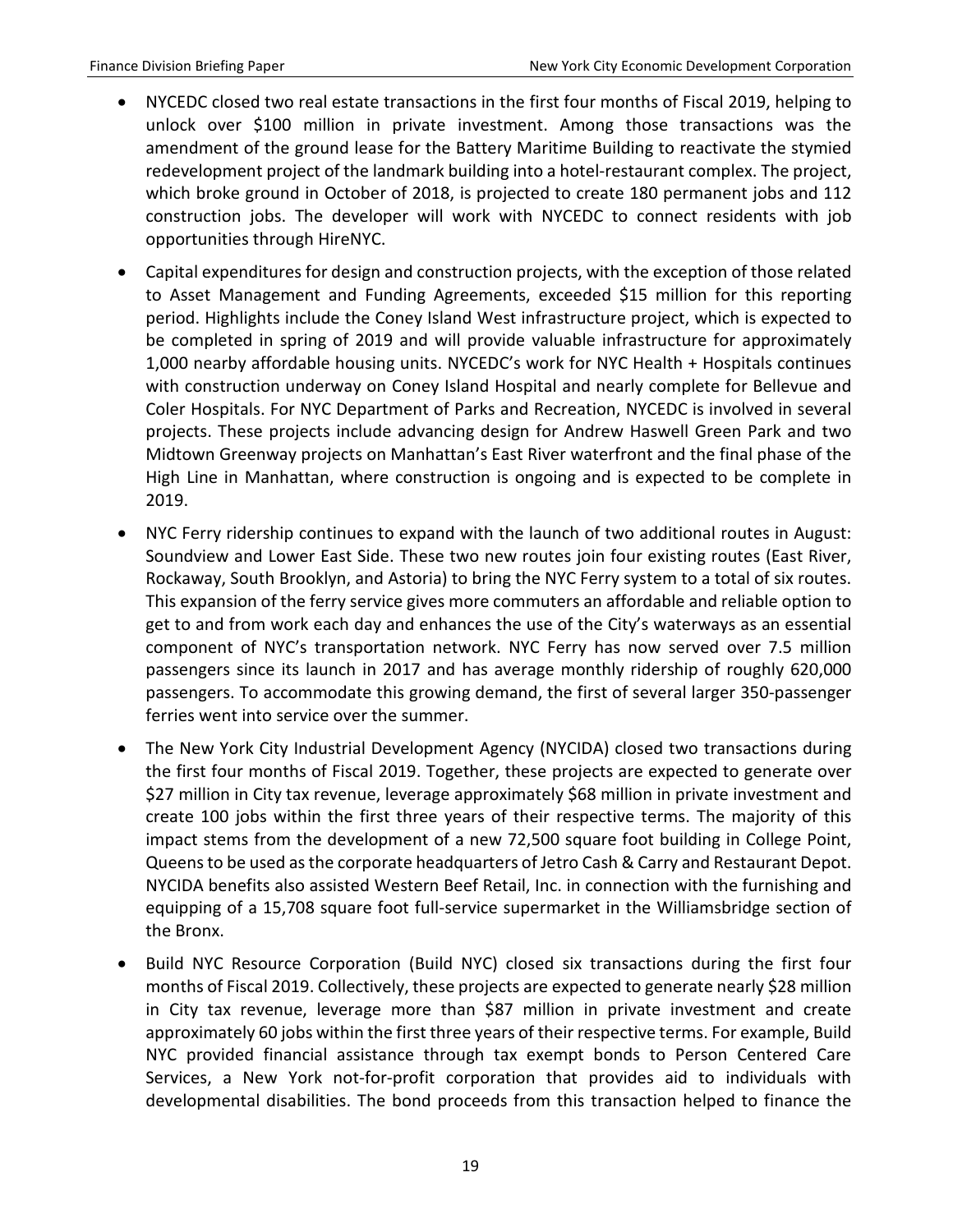acquisition, renovation, furnishing, and equipping of the organization's programmatic and administrative space.

• The value of City capital grants disbursed through capital funding agreements exceeded \$27 million. Notable funding agreements that broke ground in early Fiscal 2019 include a new YMCA community and recreational facility in the Edenwald neighborhood of the Bronx and the new three story, 22,000 square foot permanent home for the Irish Arts Center.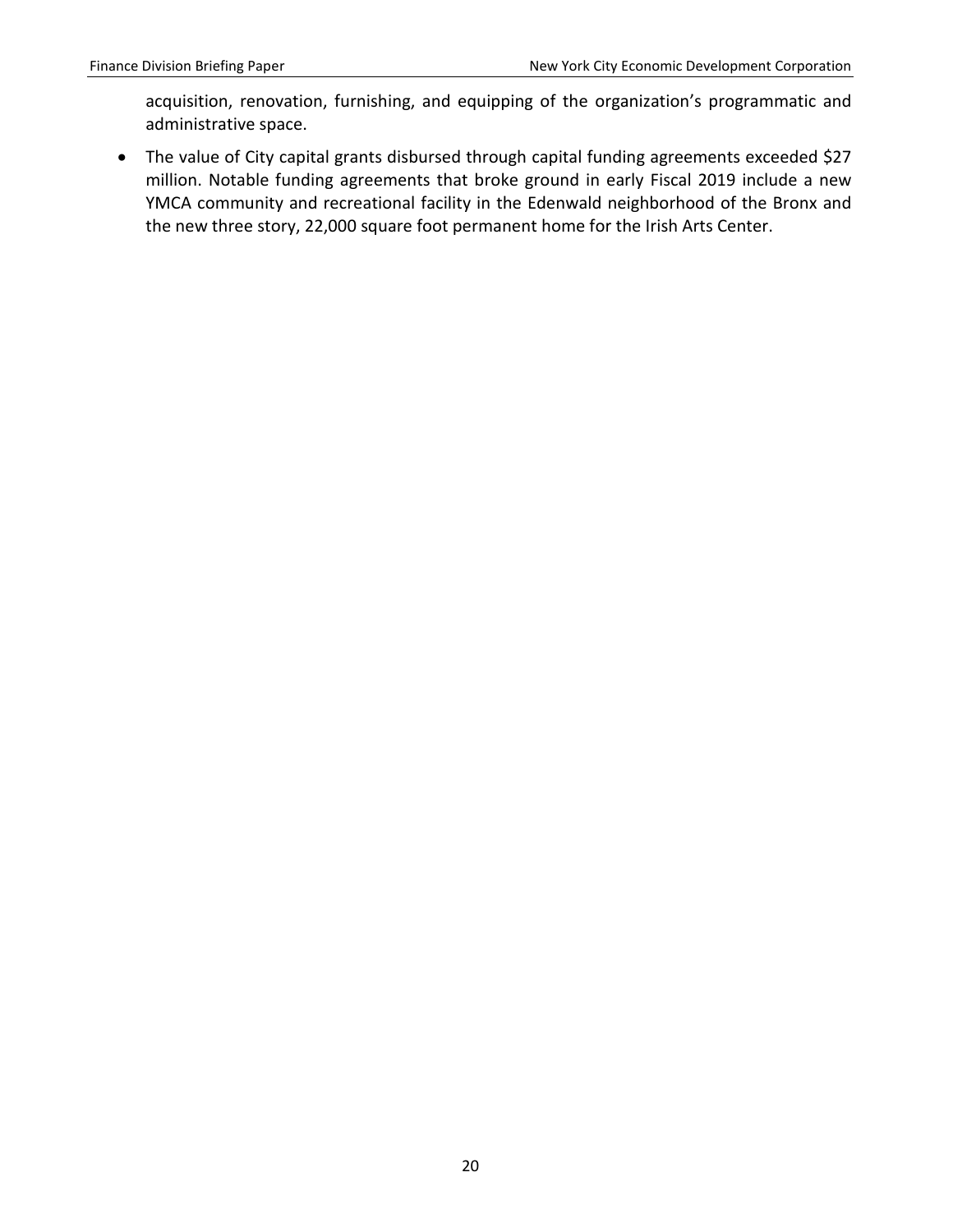# <span id="page-22-0"></span>**Appendices**

# <span id="page-22-1"></span>**A: Budget Actions in the November and the Preliminary Plans**

|                                   | <b>Fiscal 2019</b> |                 | Fiscal 2020  |             |                 |              |
|-----------------------------------|--------------------|-----------------|--------------|-------------|-----------------|--------------|
| <b>Dollars in Thousands</b>       | City               | <b>Non-City</b> | <b>Total</b> | City        | <b>Non-City</b> | <b>Total</b> |
| SBS Budget as of the Adopted 2019 |                    |                 |              |             |                 |              |
| <b>Budget</b>                     | \$209,793          | \$75,073        | \$284,866    | \$120,795   | \$51,843        | \$172,638    |
| Other Adjustments                 |                    |                 |              |             |                 |              |
| 0708 FY19 Budget                  | \$0                | \$8,600         | \$8,600      | \$0         | \$0             | \$0          |
| 130 CEDAR STREET RENT             | 0                  | 104             | 104          | 0           | 0               |              |
| 19EDCFLOOD2&3                     | 0                  | 2,034           | 2,034        | $\Omega$    | 0               |              |
| Alignment                         | (249)              | 0               | (249)        | (249)       | 0               | (249)        |
| BC A215 Realignment               | 0                  | (6)             | (6)          | 0           | 0               |              |
| <b>BNYDC FEMA</b>                 | $\Omega$           | 2,210           | 2,210        | $\Omega$    | 0               |              |
| Collective Bargaining             | 235                | q               | 244          | 402         | 17              | 419          |
| EDC - MOME BerkleeNYC project     | 0                  | 500             | 500          | 0           | 0               |              |
| <b>EDC GreeNYC Transfer</b>       | (61)               | 0               | (61)         | 0           | 0               |              |
| <b>Efficiency Savings</b>         | (500)              | 0               | (500)        | (1, 445)    | 0               | (1, 445)     |
| FEMA 428 G5 Tompkinsville FY19    | 0                  | 100             | 100          | 0           | 0               |              |
| Flood Map - FY19 Funding          | 0                  | 242             | 242          | 0           | $\Omega$        |              |
| FY18 Push to FY19 1722            | 0                  | 100             | 100          | 0           | 0               |              |
| AvenueNYC                         | 0                  | 360             | 360          | 0           | 8               |              |
| <b>FY19 BREP State</b>            | 0                  | 92              | 92           | 0           | $\Omega$        | 0            |
| FY19 Clean Diesel                 | 0                  | 220             | 220          | 0           | 0               |              |
| FY19 Doris Grant                  | 0                  | 105             | 105          | 0           | 0               |              |
| <b>FY19 HSBLGP</b>                | 0                  | 98              | 98           | 0           | 0               |              |
| FY19 ICD Grant Decrease           | 0                  | 6               | 6            | 0           | 0               | 0            |
| FY19 Increase for FY17 Accrual    | $\mathbf 0$        |                 |              | 0           | 0               |              |
| Hammond Cove FY19 Funds           | 0                  | 89              | 89           | 0           | 0               | 0            |
| I/C EDC FY19                      | 0                  | 2,340           | 2,340        | $\mathbf 0$ | 0               | 0            |
| IC W/ EDC - EA Consultant         | 0                  | 150             | 150          | 0           | 0               | 0            |
| Media Lab SBS-MOME                | 0                  | 500             | 500          | 0           | 0               | 0            |
| MINY Media Center+ Freelancers    | $\mathbf 0$        | 1,155           | 1,155        | 0           | $\Omega$        | 0            |
| <b>MOER Savings - Jumpstart</b>   | (200)              | 0               | (200)        | 0           | 0               |              |
| MOER FY19                         | 0                  | 828             | 828          | 0           | 0               |              |
| MOME/EDC Nightlife & Small        | 0                  | 2,135           | 2,135        | 0           | $\Omega$        | 0            |
| <b>MOS Retrofit Accel</b>         | 0                  | 1,064           | 1,064        | 0           | 0               | 0            |
| Pier 42                           | $\Omega$           | 5,217           | 5,217        | $\Omega$    | $\Omega$        |              |
| Retrofit                          | 0                  | 182             | 182          | 0           | $\Omega$        | 0            |
| Staff Time FY19                   | 0                  | 190             | 190          | 0           | 706             | 706          |
| TAA FY18 to FY19 Rollover         | 0                  | 461             | 461          | 0           | 0               |              |
| <b>TGI FEMA Accrual Increase</b>  | 0                  | 591             | 591          | $\mathbf 0$ | 0               |              |
| <b>Vacancy Reductions</b>         | $\overline{0}$     | 0               | 0            | (460)       | $\Omega$        | (460)        |
| Business Services Re-estimate     | (512)              | 0               | (512)        | $\Omega$    | $\overline{0}$  | 0            |
| City Council Adjustments          | (668)              | $\mathbf 0$     | (668)        | $\Omega$    | $\Omega$        |              |
| Collective Bargaining CD, CTL, DR | 188                | 13              | 201          | 323         | 22              | 345          |
| DEP - EDC OneNYC Transfer         | 1,242              | 0               | 1,242        | 0           | 0               |              |
| FY19 HRO Funding                  | 0                  | 2,555           | 2,555        | 0           | 0               |              |
| Hunts Point Funding               | 0                  | 600             | 600          | 0           | 147             | 147          |
| <b>MOPD Acces-VR</b>              | 0                  | 35              | 35           | $\Omega$    | 41              | 41           |
| <b>MOPD ICD Grant Renewal</b>     | 0                  | 42              | 42           | $\Omega$    | 30              | 30           |
| <b>OER Savings</b>                | (55)               | $\overline{0}$  | (55)         | (40)        | $\overline{0}$  | (40)         |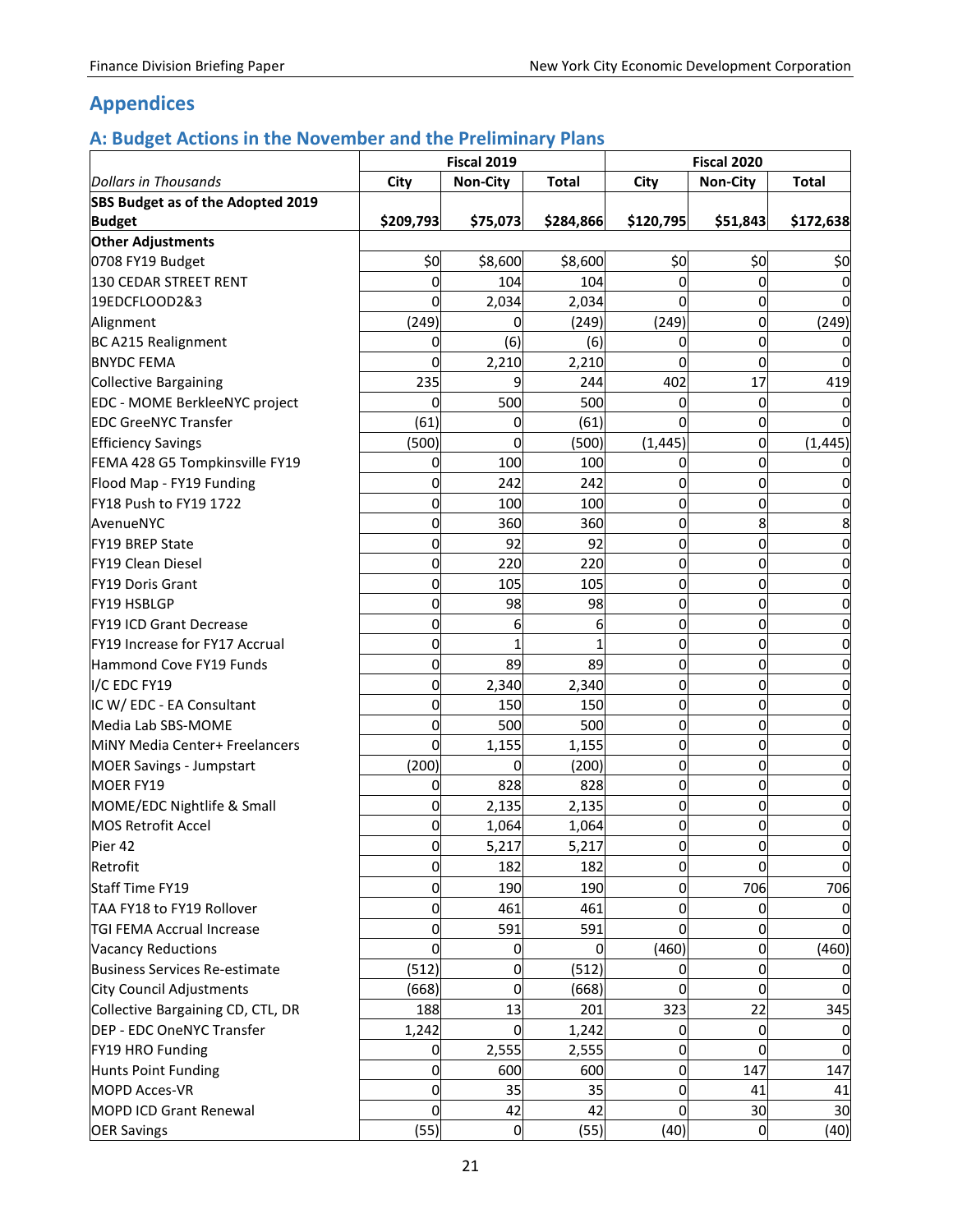|                                       | Fiscal 2019 |                 | <b>Fiscal 2020</b> |            |                 |              |
|---------------------------------------|-------------|-----------------|--------------------|------------|-----------------|--------------|
| Dollars in Thousands                  | City        | <b>Non-City</b> | <b>Total</b>       | City       | <b>Non-City</b> | <b>Total</b> |
| PS efficiency savings - January Plan  | (530)       |                 | (530)              |            |                 | 0            |
| Raise Shoreline                       |             | 1,300           | 1,300              | 0          | 120             | 120          |
| Re-estimate - Workforce Development   | (487)       | 01              | (487)              | 0          | O               | 0            |
| <b>RISE Funding</b>                   |             | 4,504           | 4,504              | 0          | 1,543           | 1,543        |
| <b>SBS AECOM Budget Increase</b>      |             | 741             | 741                |            |                 | 0            |
| SBS/EDC: FY23 Funding Takedown        | ი           | 0l              | 0                  | 0          | N               | 0            |
| Tech In Residence Cyber Corps         |             | 219             | 219                |            | 419             | 419          |
| <b>TGI Savings</b>                    | (243)       |                 | (243)              | (227)      |                 | (227)        |
| <b>Subtotal, Other Adjustments</b>    | ( \$1, 840) | \$39,686        | \$37,846           | ( \$1,696) | \$3,053         | \$1,357      |
| <b>TOTAL, All Changes</b>             | (\$1,840)   | \$39,686        | \$37,846           | ( \$1,696) | \$3,053         | \$1,357      |
| SBS Budget as of the Preliminary 2020 |             |                 |                    |            |                 |              |
| <b>Budget</b>                         | \$207,952   | \$114,755       | \$322,707          | \$119,099  | \$54,896        | \$173,995    |

*\*Continued from previous page*

# <span id="page-23-0"></span>**B: Fiscal 2019 PMMR Performance Measures**

|                                                   | Actual      |             |             | <b>Target</b> | 4-Month Actual |             |                |
|---------------------------------------------------|-------------|-------------|-------------|---------------|----------------|-------------|----------------|
| <b>NYCEDC Performance Indicators</b>              | <b>FY16</b> | <b>FY17</b> | <b>FY18</b> | <b>FY19</b>   | <b>FY20</b>    | <b>FY18</b> | <b>FY19</b>    |
| Private investment leveraged on the sale/long-    |             |             |             | 介             | ⇧              |             |                |
| term lease of City-owned property (\$000,000)     | \$1,213.6   | \$798.5     | \$1,140     |               |                | \$444.7     | \$100.7        |
| Capital expenditures (\$000,000) (excludes asset  |             |             |             |               |                |             |                |
| management and funding agreements)                | \$303.4     | \$217.6     | \$233.2     | $\ast$        | $\ast$         | \$17.4      | \$16           |
| Graffiti sites cleaned                            | 9,189       | 9,861       | 11,090      | $\ast$        | $\ast$         | 5,137       | 6,047          |
| Square feet of graffiti removed (000)             | 5,650       | 5,720       | 6,139       | $\ast$        | $\ast$         | 2,997       | 2,849          |
| NYC ferry - Average monthly ridership             | NА          | NA          | 341,672     | $\ast$        | $\ast$         | 452,291     | 622,551        |
| Capital expenditures on asset management          |             |             |             |               |                |             |                |
| (5000,000)                                        | \$45.8      | \$106.9     | \$95        | $\ast$        | $\ast$         | \$19.3      | \$8.8          |
| Occupancy rate of NYCEDC-managed property (%)     | 93.7%       | 94.6%       | 95%         | 95%           | 95%            | 95.8%       | 95%            |
| Portfolio revenue generated (\$000,000)           | \$208.2     | \$196.2     | \$237.2     | $\ast$        |                | <b>NA</b>   | <b>NA</b>      |
| Square footage of assets actively managed by      |             |             |             |               |                |             |                |
| <b>NYCEDC (000)</b>                               | 66,321.4    | 63,545.9    | 64,923.7    | $\ast$        | $\ast$         | <b>NA</b>   | <b>NA</b>      |
| Outstanding violations at beginning of the period | 64          | 51          | 17          | $\ast$        | $\ast$         | 17          | 44             |
| Outstanding violations closed during the period   | 31          | 30          | 13          | $\ast$        | $\ast$         | 5           | 19             |
| Businesses served by industry-focused             |             |             |             | ⇧             | ⇧              |             |                |
| programmatic initiatives                          | 2,722       | 2,604       | 1,538       |               |                | <b>NA</b>   | NA             |
| Private sector jobs in innovation industries (%)  | 14.7%       | 14.7%       | 14.6%       | $\ast$        | $\ast$         | <b>NA</b>   | <b>NA</b>      |
| New York City unemployment rate (%)               | 4.9%        | 4.9%        | 4.5%        | $\ast$        | $\ast$         | 4.9%        | 4.1%           |
| New York City Industrial Development Agency       |             |             |             |               |                |             |                |
| projects - Contracts closed                       | 14          | 7           | 14          | $\ast$        | $\ast$         | 3           | $\overline{2}$ |
| Projected three-year job growth associated with   |             |             |             | ⇧             | ⇧              |             |                |
| closed contracts                                  | 3,639       | 252         | 15,201      |               |                | 7,504       | 100            |
| Projected net City tax revenues generated in      |             |             |             | ⇧             | 仚              |             |                |
| connection with closed contracts (\$000,000)      | \$312.6     | \$58.3      | \$2,355.1   |               |                | \$1,125     | \$27.3         |
| Private investment leveraged on closed projects   |             |             |             |               |                |             |                |
| (5000,000)                                        | \$942.2     | \$104.1     | \$7,412.4   | $\ast$        | $\ast$         | \$3,953.7   | \$68           |
| <b>Build NYC Resource Corporation - Contracts</b> |             |             |             |               |                |             |                |
| closed                                            | 28          | 15          | 15          | $\ast$        | $\ast$         | 4           | 6              |
| Projected three-year job growth associated with   |             |             |             | ⇧             | ⇧              |             |                |
| closed contracts                                  | 321         | 419         | 251         |               |                | 40          | 62             |
| Projected net City tax revenues generated in      |             |             |             | 仚             | 仚              |             |                |
| connection with closed contracts (\$000,000)      | \$411.2     | \$168.8     | \$73.6      |               |                | \$21.5      | \$27.9         |
| Private investment leveraged on closed projects   |             |             |             |               |                |             |                |
| (5000,000)                                        | \$1,404.3   | \$564.1     | \$616.3     | $\ast$        | $\ast$         | \$61.3      | \$87.6         |
| Value of funding disbursed pursuant to City       |             |             |             |               |                |             |                |
| funding agreements (\$000,000)                    | \$128.7     | \$70.9      | \$63.3      | $\ast$        | $\ast$         | \$8.7       | \$27.4         |
| Project employees reported to be earning a living |             |             |             |               |                |             |                |
| wage or more (%)                                  | 95%         | 95%         | 98%         | 95%           | 95%            | <b>NA</b>   | <b>NA</b>      |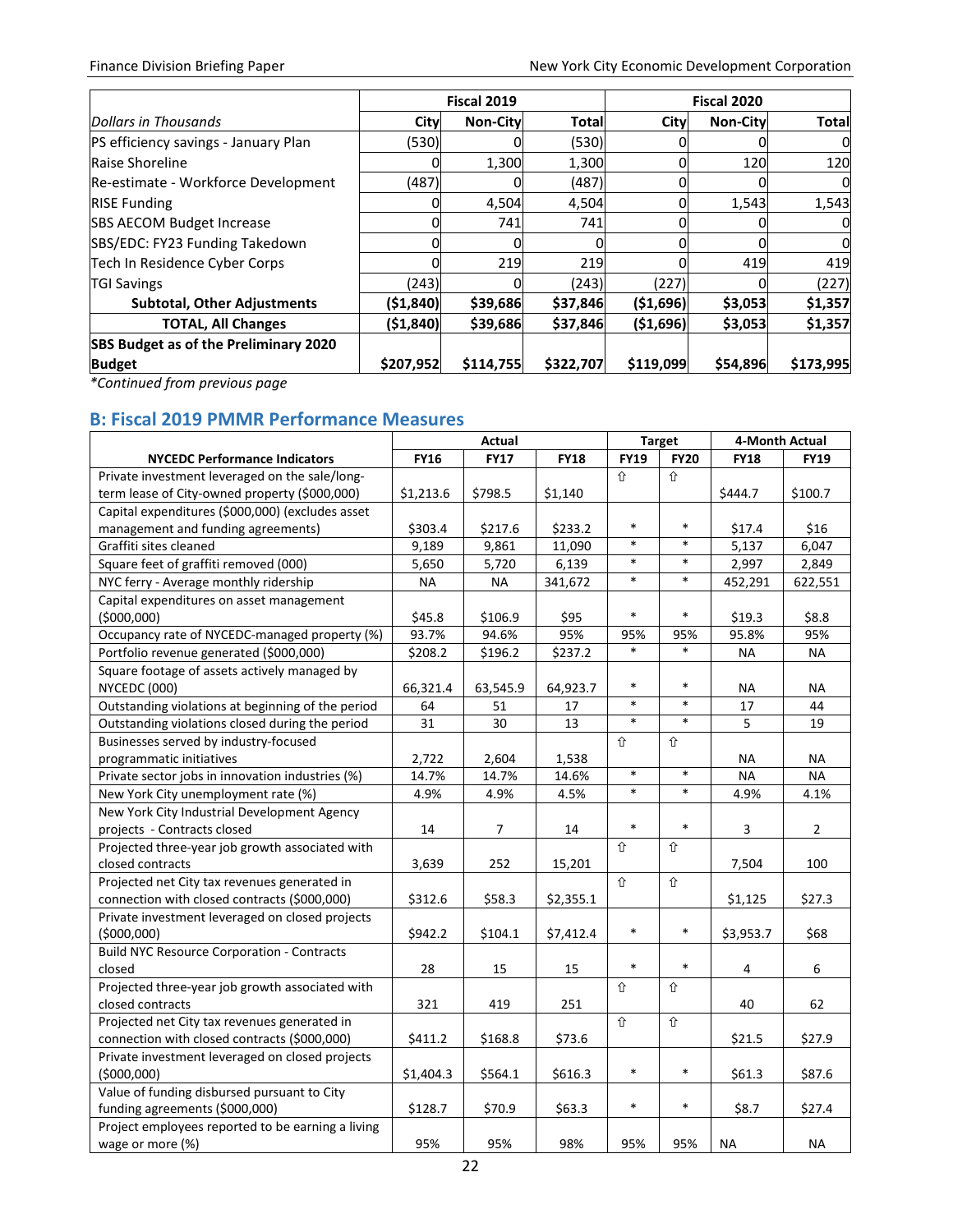# <span id="page-24-0"></span>**C: All New Investment Projects in Fiscal 2018, with Council District and Industry**

| <b>Project Name</b>                               | <b>Council</b><br><b>District</b> | <b>Industry Classification</b>                                             |
|---------------------------------------------------|-----------------------------------|----------------------------------------------------------------------------|
| 509 W 34, LLC                                     | 3                                 | <b>Related to Real Estate</b>                                              |
| 50 HYMC Owner LLC                                 | 3                                 | <b>Related to Real Estate</b>                                              |
| Services for the Underserved, Inc. #4 (2018)      | 3                                 | Other Individual and Family Services                                       |
| Fedcap Rehabilitation Services, Inc. #2           | 4                                 | <b>Vocational Rehabilitation Services</b>                                  |
| Volunteers of America - Greater New York, Inc #3  | 4                                 | Other Individual and Family Services                                       |
| Cathedral School of St. John The Divine           | 7                                 | <b>Elementary and Secondary Schools</b>                                    |
| A & J Supermarket Corp.                           | 8                                 | Supermarkets and Other Grocery (except<br>Convenience) Stores              |
| Metropolitan Lighthouse Charter School            | 8                                 | <b>Elementary and Secondary Schools</b>                                    |
| Cooke School and Institute                        | 8                                 | <b>Elementary and Secondary Schools</b>                                    |
| Inwood Academy for Leadership Charter School      | 10                                | <b>Elementary and Secondary Schools</b>                                    |
| Western Beef Retail, Inc. #4 (2017)               | 15                                | Supermarkets and Other Grocery (except<br>Convenience) Stores              |
| Tristate Plumbing Services Corp.                  | 16                                | Other Metal Valve and Pipe Fitting Manufacturing                           |
| York Studios - Michaelangelo Campus LLC           | 17                                | Motion Picture and Video Production                                        |
| Hyde Leadership Charter School                    | 17                                | <b>Elementary and Secondary Schools</b>                                    |
| Village Super Market, Inc.                        | 18                                | Supermarkets and Other Grocery (except<br>Convenience) Stores              |
| Marathon Energy Corporation                       | 26                                | Plumbing and Heating Equipment and Supplies<br><b>Merchant Wholesalers</b> |
| <b>DMFYD LIC LLC</b>                              | 26                                | <b>Other Activities Related to Real Estate</b>                             |
| <b>GMDC OP LLC</b>                                | 28                                | <b>Nonresidential Property Managers</b>                                    |
| Siach Yitzchok                                    | 31                                | <b>Elementary and Secondary Schools</b>                                    |
| Mary McDowell Friends School (2017)               | 33                                | <b>Elementary and Secondary Schools</b>                                    |
| <b>Grimm Ales LLC</b>                             | 34                                | <b>Breweries</b>                                                           |
| Western Beef Retail, Inc. #3 (2017)               | 37                                | Supermarkets and Other Grocery (except<br>Convenience) Stores              |
| Cypress Pitkin Berriman, L.P.                     | 37                                | Lessors of Nonresidential Buildings (except<br>Miniwarehouses)             |
| Talmud Torah Ohel Yochanan & The Bnei Torah Trust | 39                                | <b>Elementary and Secondary Schools</b>                                    |
| Seamen's Society for Children and Families (2017) | 49                                | Child and Youth Services                                                   |
| Octopus Garden Inc.                               | 49                                | Not reported                                                               |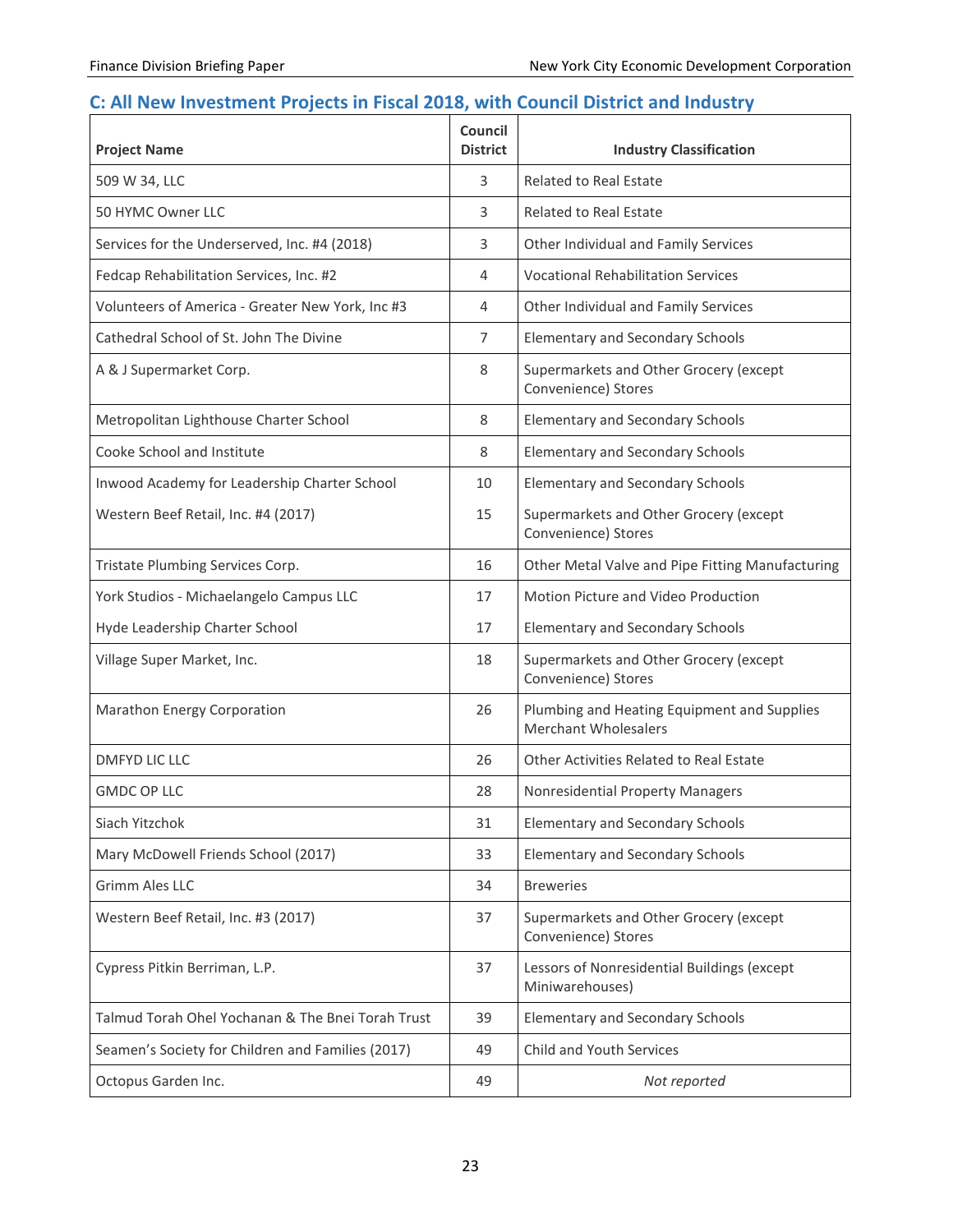#### <span id="page-25-0"></span>**D: Fiscal 2018 Active Investment Projects by Program Type**

| <b>Program Name</b>                         | <b>Number of</b><br>Projects | <b>Average Assistance Over Project</b><br>Lifetime <sup>11</sup><br>(\$, thousands) | <b>Total Assistance Over All</b><br><b>Projects Lifetime</b><br>(\$, thousands) |
|---------------------------------------------|------------------------------|-------------------------------------------------------------------------------------|---------------------------------------------------------------------------------|
| <b>Applied Sciences NYC</b>                 | 5                            | -99                                                                                 | $-494$                                                                          |
| <b>BIR Energy Incentive</b>                 | 6                            | 171                                                                                 | 1,025                                                                           |
| <b>Build NYC Revenue Bond</b>               | 101                          | 580                                                                                 | 58,557                                                                          |
| <b>Build NYC Tax-Exempt Promissory Note</b> | 16                           | 1,567                                                                               | 25,078                                                                          |
| <b>Commercial Growth Project</b>            | 17                           | 19,826                                                                              | 337,037                                                                         |
| <b>Commercial Project</b>                   | 12                           | 18,298                                                                              | 219,581                                                                         |
| <b>EDC</b> Loan                             | 5                            | 0                                                                                   | 0                                                                               |
| <b>Empowerment Zone Facility Bond</b>       | $\mathbf{1}$                 | 158                                                                                 | 158                                                                             |
| <b>Exempt Facilities Bond</b>               | 4                            | 3,411                                                                               | 13,644                                                                          |
| <b>FRESH</b>                                | 21                           | 1,497                                                                               | 31,427                                                                          |
| Industrial Incentive                        | 210                          | 1,678                                                                               | 352,357                                                                         |
| Liberty Bond                                | $\mathbf{1}$                 | 210                                                                                 | 210                                                                             |
| <b>Manufacturing Facilities Bond</b>        | 20                           | 1,058                                                                               | 21,156                                                                          |
| New Markets Tax Credits Program             | $\mathbf{1}$                 | 0                                                                                   | 0                                                                               |
| Not For Profit Bond                         | 37                           | 370                                                                                 | 13,684                                                                          |
| Pooled Bond                                 | 28                           | 43                                                                                  | 1,216                                                                           |
| Recovery Zone Facility Bond                 | 3                            | 131                                                                                 | 394                                                                             |

# <span id="page-25-1"></span>**E: Percent of Investment Projects that Provide Health Benefits, Fiscal 2012 – 2018**

| <b>Fiscal Year</b> | <b>Total Projects</b> | <b>Projects Providing</b><br><b>Health Benefits</b> | <b>Percent Providing Benefits</b> |
|--------------------|-----------------------|-----------------------------------------------------|-----------------------------------|
| 2012               | 543                   | 432                                                 | 80%                               |
| 2013               | 552                   | 407                                                 | 74%                               |
| 2014               | 583                   | 415                                                 | 71%                               |
| 2015               | 545                   | 390                                                 | 72%                               |
| 2016               | 529                   | 387                                                 | 73%                               |
| 2017               | 519                   | 370                                                 | 71%                               |
| 2018               | 489                   | 354                                                 | 72%                               |

<span id="page-25-2"></span> <sup>11</sup> Net of penalties and interest paid back to EDC or IDA, with future dollars discounted at EDC's chosen rate of 6.25%. Note the present value amounts will be lower than the dollar amounts, and that these numbers reflect EDC's methods of combing dollar amounts with present value amounts. Negative numbers indicate a higher amount was recouped as penalties than granted as aid.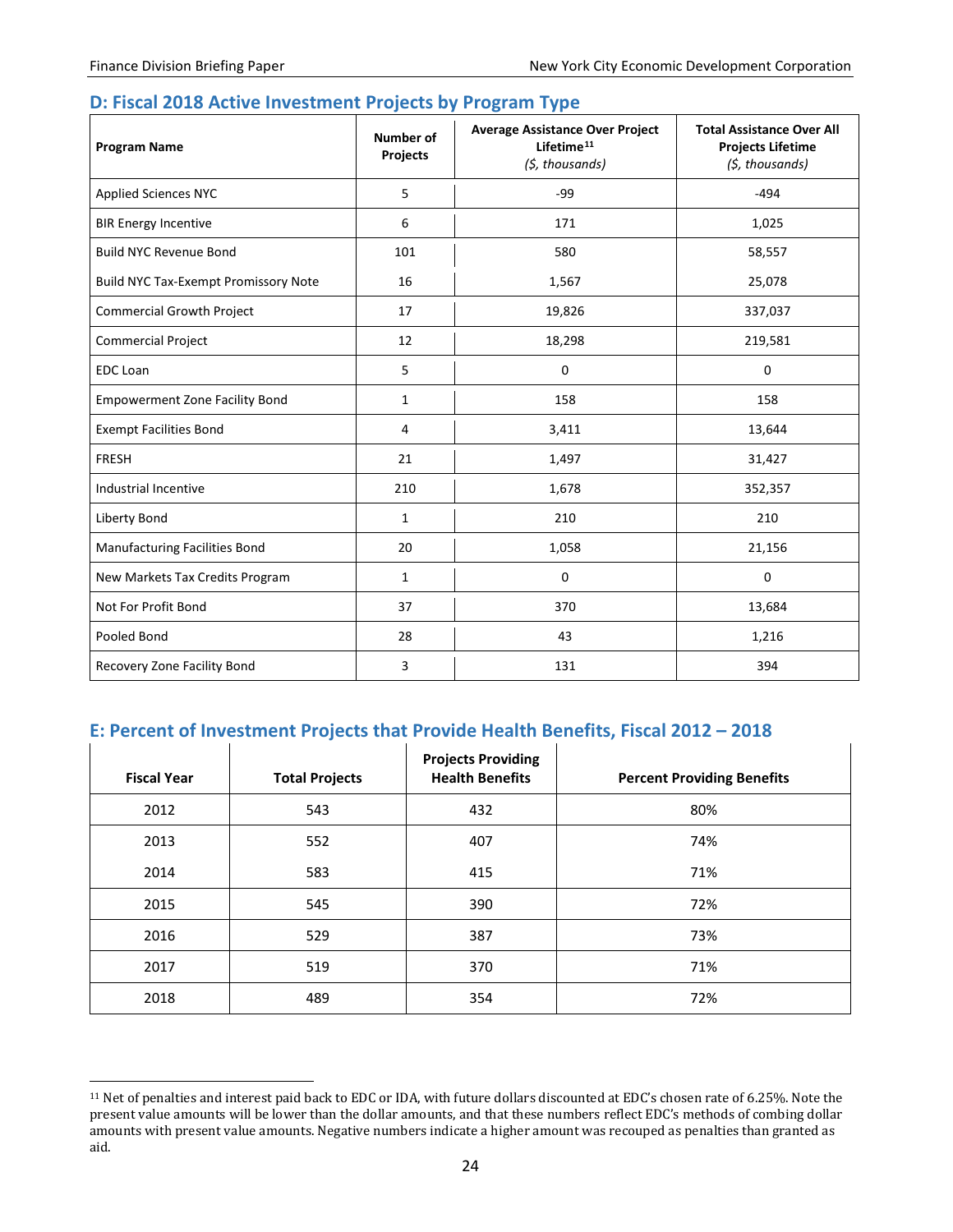# <span id="page-26-0"></span>**F: Percent of Employees of Investment Projects Living in NYC, Fiscal 2012 – 2018**

| <b>Fiscal Year</b> | <b>Total Projects</b> | <b>Employees of Aid-Supported Projects Living in NYC</b> |
|--------------------|-----------------------|----------------------------------------------------------|
| 2012               | 543                   | 72.1%                                                    |
| 2013               | 552                   | 65.9%                                                    |
| 2014               | 583                   | 65.6%                                                    |
| 2015               | 545                   | 63.4%                                                    |
| 2016               | 528                   | 63.5%                                                    |
| 2017               | 519                   | 62.3%                                                    |
| 2018               | 431                   | 71.1%                                                    |

# <span id="page-26-1"></span>**G: Capital Project Breakdown by Borough**

| <b>Capital Projects</b><br>by Borough | <b>Total Number</b><br>of Projects | <b>Percent of Total</b><br><b>Number of Projects</b> | <b>Dollar Value of Projects</b><br>(FY2019-2022)('1000's) | <b>Percent of Total Dollar</b><br><b>Value of Projects</b> |
|---------------------------------------|------------------------------------|------------------------------------------------------|-----------------------------------------------------------|------------------------------------------------------------|
| <b>BNYDC</b>                          | 58                                 | 11%                                                  | \$390,752                                                 | 9%                                                         |
| <b>BRONX</b>                          | 48                                 | 9%                                                   | \$396,093                                                 | 9%                                                         |
| <b>BROOKLYN</b>                       | 143                                | 27%                                                  | \$793,792                                                 | 17%                                                        |
| <b>CITYWIDE</b>                       | 17                                 | 3%                                                   | \$1,586,464                                               | 35%                                                        |
| <b>MANHATTAN</b>                      | 131                                | 25%                                                  | \$721,582                                                 | 16%                                                        |
| <b>QUEENS</b>                         | 72                                 | 14%                                                  | \$360,646                                                 | 8%                                                         |
| <b>STATEN ISLAND</b>                  | 34                                 | 7%                                                   | \$207,033                                                 | 5%                                                         |
| <b>TGI</b>                            | 20                                 | 4%                                                   | \$106,641                                                 | 2%                                                         |
| <b>TOTAL</b>                          | 523                                | 100%                                                 | \$4,563,003                                               | 100%                                                       |